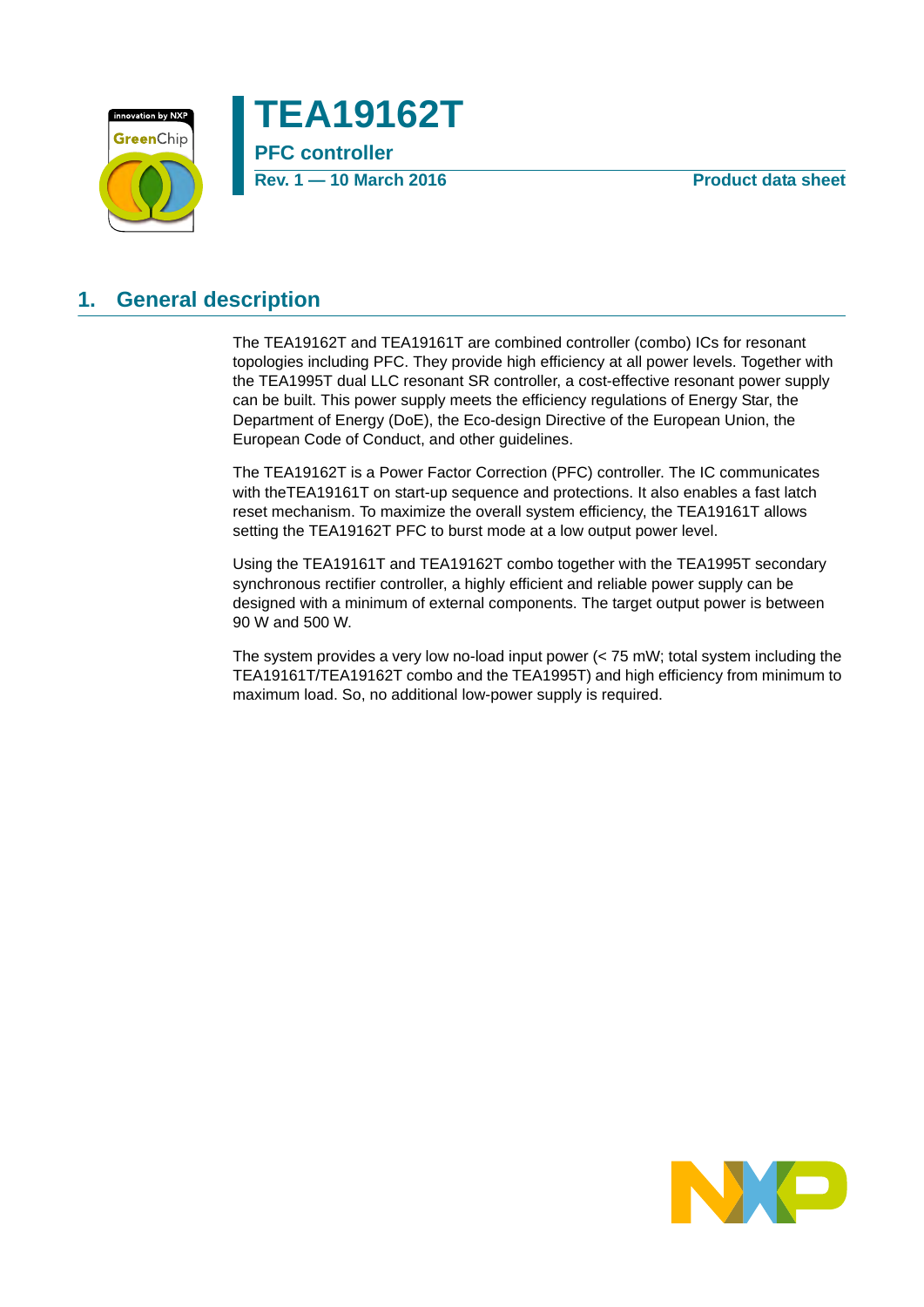## <span id="page-1-1"></span><span id="page-1-0"></span>**2. Features and benefits**

#### **2.1 Distinctive features**

- Complete functionality as TEA19161T/TEA19162T combo
- Integrated X-capacitor discharge without additional external components
- Universal mains supply operation (70 V (AC) to 276 V (AC))
- Integrated soft start and soft stop
- **Accurate boost voltage regulation**

#### <span id="page-1-2"></span>**2.2 Green features**

- Valley/zero voltage switching for minimum switching losses
- **Figure 1** Frequency limitation to reduce switching losses
- Reduced supply current (200  $\mu$ A) when in burst mode

#### <span id="page-1-3"></span>**2.3 Protection features**

- Safe restart mode for system fault conditions
- Continuous mode protection with demagnetization detection
- Accurate OverVoltage Protection (OVP)
- Open-Loop Protection (OLP)
- Short-Circuit Protection (SCP)
- Internal and external IC OverTemperature Protection (OTP)
- Low and adjustable OverCurrent Protection (OCP) trip level
- **Adjustable brownin/brownout protection**
- Supply UnderVoltage Protection (UVP)

## <span id="page-1-4"></span>**3. Applications**

- Desktop and all-in-one PCs
- LCD television
- Notebook adapter
- **Printers**
- Gaming console power supplies

## <span id="page-1-5"></span>**4. Ordering information**

#### **Table 1. Ordering information**

| <b>Type number</b> | <b>Package</b>  |                                                           |         |  |
|--------------------|-----------------|-----------------------------------------------------------|---------|--|
|                    | <b>Name</b>     | Description                                               | Version |  |
| TEA19162T          | SO <sub>8</sub> | plastic small outline package; 8 leads; body width 3.9 mm | SOT96-1 |  |

## <span id="page-1-6"></span>**5. Block diagram**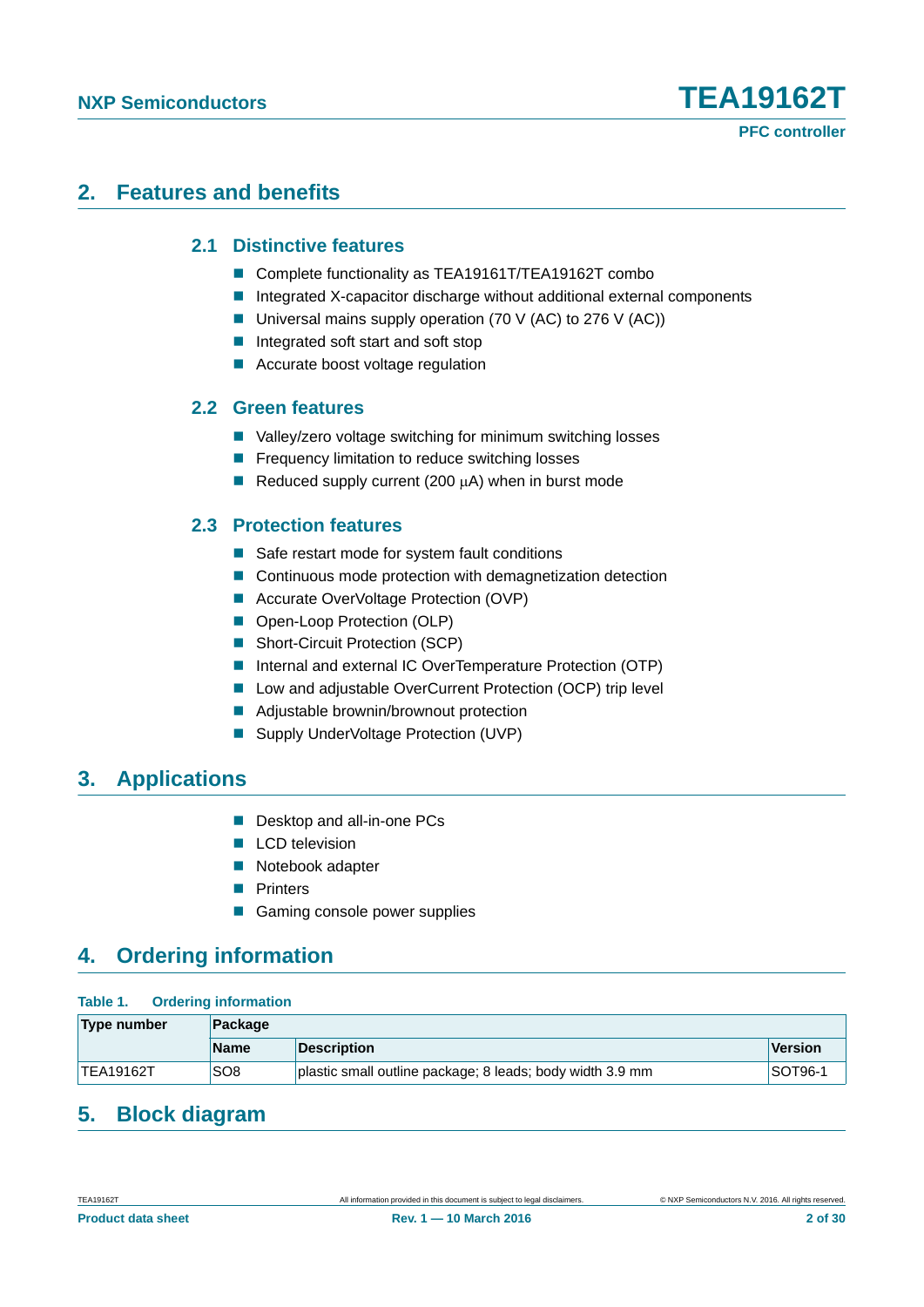

**NXP NXP Semiconductors Semiconductors** 

> <span id="page-2-0"></span>**TEA19162T** m.  $\overline{\mathbf{H}}$ **A19162T**

**Sof 30**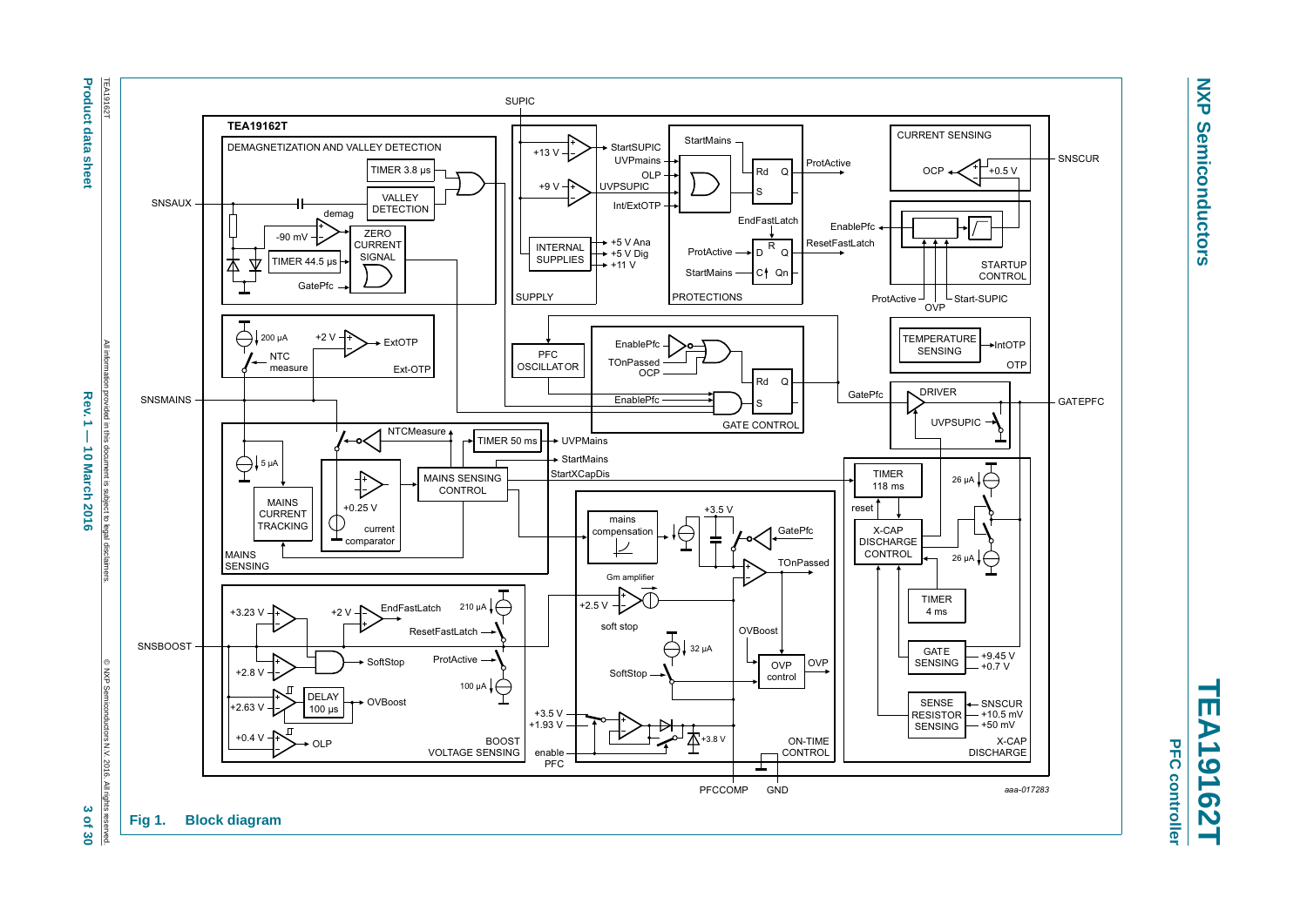## <span id="page-3-1"></span><span id="page-3-0"></span>**6. Pinning information**

### **6.1 Pinning**



### <span id="page-3-2"></span>**6.2 Pin description**

#### **Table 2. Pin description**

| <b>Symbol</b>   | Pin | <b>Description</b>                                                                      |
|-----------------|-----|-----------------------------------------------------------------------------------------|
| <b>GATEPFC</b>  |     | gate driver output for PFC                                                              |
| <b>GND</b>      | 2   | ground                                                                                  |
| <b>SNSCUR</b>   | 3   | programmable current sense input for PFC                                                |
| <b>SUPIC</b>    | 4   | supply voltage                                                                          |
| <b>SNSBOOST</b> | 5   | sense input for PFC output voltage                                                      |
| <b>SNSMAINS</b> | 6   | sense input for mains voltage                                                           |
| <b>PFCCOMP</b>  |     | frequency compensation pin for PFC                                                      |
| <b>SNSAUX</b>   | 8   | input from auxiliary winding for demagnetization timing and valley<br>detection for PFC |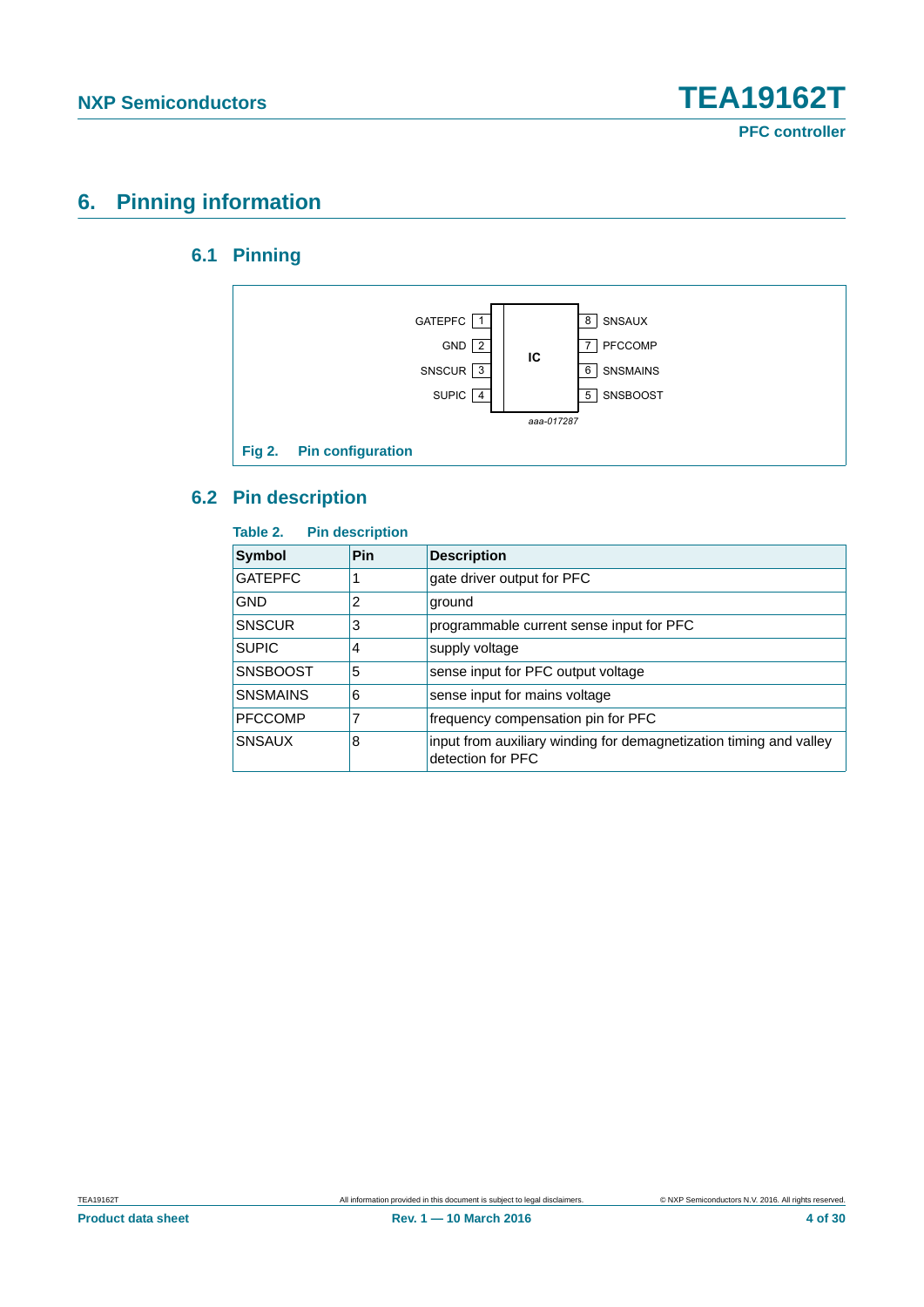## <span id="page-4-3"></span><span id="page-4-2"></span>**7. Functional description**

#### **7.1 General control**

The TEA19162T is a controller for a power factor correction circuit. [Figure 3](#page-4-0) shows a typical configuration.



#### <span id="page-4-1"></span><span id="page-4-0"></span>**7.2 Supply voltage and start-up**

When using the TEA19162T (PFC) together with the TEA19161T (LLC), connect the SUPIC pin of the TEA19162T to the SUPIC pin of the TEA19161T. The LLC controller then supplies the PFC either via the high-voltage supply pin of the TEA19161T (SUPHV) or via the primary auxiliary winding.

To enable the PFC, the SUPIC voltage must exceed the  $V_{start(SUPIC)}$  level (13 V typical). Although the  $V_{\text{start(SUPIC)}}$  level of the LLC is higher than the  $V_{\text{start(SUPIC)}}$  level of the PFC, the system ensures that both converters (PFC and LLC) start up at the same time. Therefore, the LLC initially pulls down the SNSBOOST pin, disabling the PFC until the SUPIC voltage reaches the V<sub>start(SUPIC)</sub> level of the LLC.

When both conditions are met and the SNSMAINS is above the brownin level, the PFC starts up via an internal soft start (see [Figure 4\)](#page-5-0).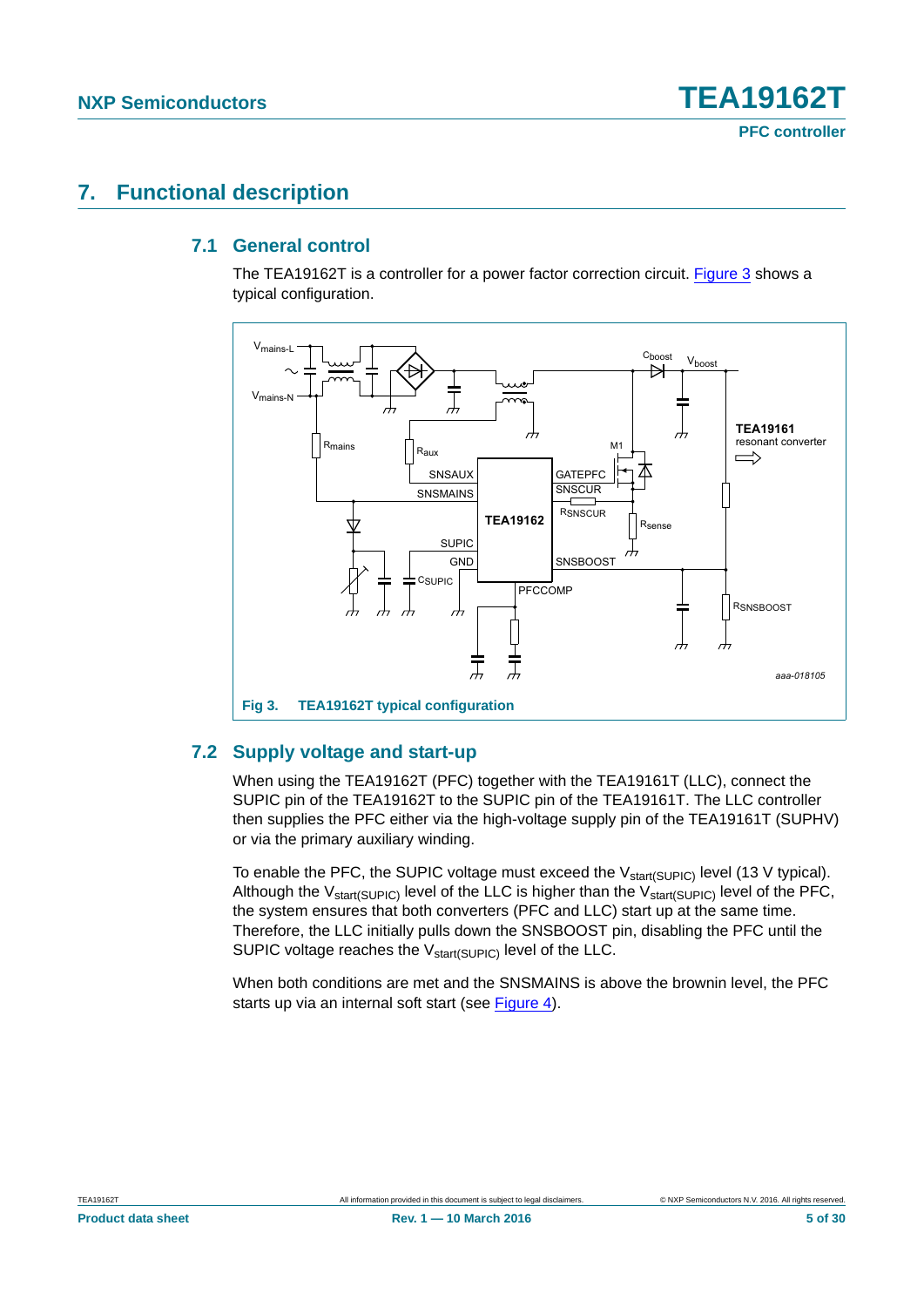**PFC controller**



<span id="page-5-0"></span>The exact start-up sequence of the PFC depends on the availability of start-up conditions (brownin level,  $V_{start(SUP|C)}$  of the PFC, and  $I_{en(PFC)}$ ).

Before t1, the SUPIC voltage is below the UVP level of the PFC and LLC. When the LLC reaches a minimum supply voltage level (t1), the LLC pulls down the SNSBOOST pin to disable the PFC.

At t2, the SUPIC voltage reaches the start level of the PFC converter. However, as the LLC pulls low the SNSBOOST to below the PFC short protection level, the PFC is still off. When the mains voltage exceeds the brownin level, the PFC resets its latched protection by pulling V<sub>SNSBOOST</sub> to the V<sub>pu(rst)SNSBOOST</sub> level (t3). However, the LLC returns it to the protection mode. When at t4 the SUPIC voltage reaches the start level of the LLC, the SNSBOOST is released. The SNSBOOST voltage increases because of the resistive divider which is connected to the PFC bus voltage. To ensure that this voltage is representative of the  $V_{boost}$  voltage before the system actually starts to switch, an additional delay ( $t_{d(stat)}$ ; 3.62 ms) is active before the PFC starts switching (t5).

Another important condition for the PFC start is a precharge of the compensation circuitry connected to the PFCCOMP pin. This condition is met when the current out of the PFCCOMP pin <  $|I_{en(PFCCOMP)}|$ .

When at t6 the SNSBOOST voltage reaches the start level of the LLC ( $V_{\text{start(SNSBOOST)}}$ ), the LLC converter starts to switch.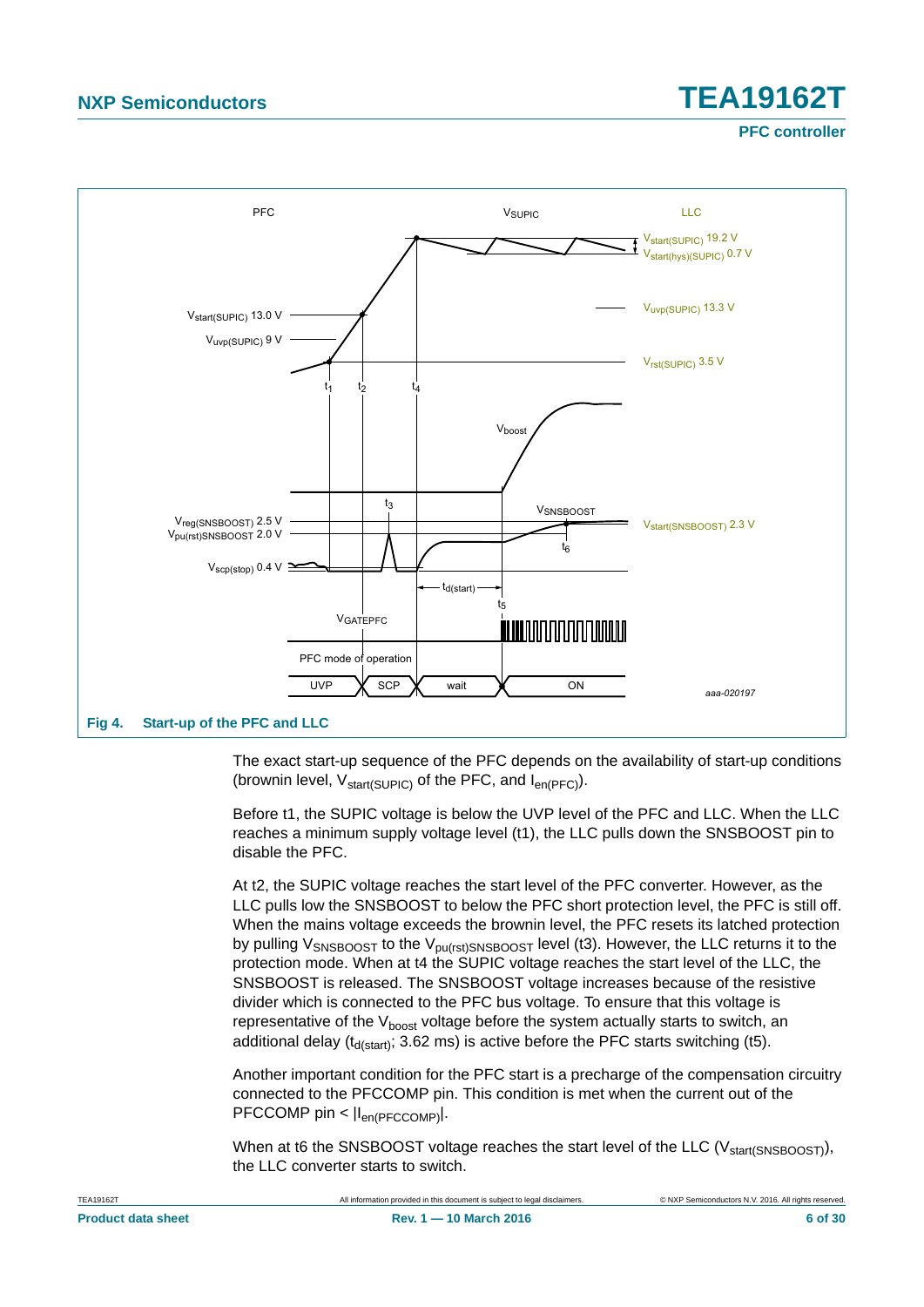When  $V_{\text{SUPIC}} < V_{\text{uvp(SUPIC)}}$ , the PFC controller stops switching immediately.

#### **7.3 Protections**

[Table 3](#page-6-1) gives an overview of the available protections.

| <b>Protection</b>                | <b>Description</b>                                              | <b>Action</b>                                                                                                         | <b>LLC2</b> |               |
|----------------------------------|-----------------------------------------------------------------|-----------------------------------------------------------------------------------------------------------------------|-------------|---------------|
| UVP-SUPIC                        | undervoltage protection<br><b>SUPIC</b>                         | $PFC = off$<br>restart when $V_{\text{SUPIC}} > V_{\text{start(SUPIC)}}$ ;<br>SNSBOOST pulled low, disabling the LLC. | off         | Section 7.2   |
| OTP-internal                     | internal overtemperature<br>protection                          | latched; SNSBOOST pulled low, disabling<br>the LLC.                                                                   | off         | Section 7.3.1 |
| OTP-external                     | external overtemperature<br>protection                          | latched; SNSBOOST pulled low, disabling<br>the LLC.                                                                   | off         | Section 7.3.2 |
| brownout-mains                   | undervoltage protection<br>mains                                | PFC = off; restart when $I_{SNSMAINS} > I_{bi}$ <sup>[1]</sup>                                                        |             | Section 7.3.2 |
| SoftStop-OVP-<br><b>SNSBOOST</b> | overvoltage protection boost<br>voltage followed by a soft stop | $PFC = off via soft stop;$<br>restart when $V_{SNSBOOST} < V_{ovp(start)}$                                            |             | Section 7.3.3 |
| OVP-<br><b>SNSBOOST</b>          | overvoltage protection boost<br>voltage                         | $PFC = off$ ; restart when<br>$V_{\text{SNSBOOST}} < V_{\text{ovp(SNSBOOST)}}$                                        |             | Section 7.3.4 |
| SCP-SNSBOOST                     | short-circuit protection                                        | $PFC = off:$<br>restart when $V_{SNSBOOST} > V_{scp(stat)}$                                                           |             | Section 7.3.5 |
| OLP-PFC                          | open-loop protection                                            | $PFC = off;$<br>restart when $V_{SNSBOOST} > V_{scp(stat)}$                                                           |             | Section 7.3.5 |
| <b>OCP</b>                       | overcurrent protection                                          | PFC MOSFET switched off,<br>continue operation                                                                        |             | Section 7.3.6 |

<span id="page-6-4"></span><span id="page-6-1"></span>**Table 3. Protections overview**

<span id="page-6-2"></span>[1] At start-up, the PFC disables the LLC converter until the mains voltage exceeds the brownin level.

<span id="page-6-3"></span><span id="page-6-0"></span>[2] Some protections also disable the LLC (see [Section 7.5.1\)](#page-15-0).

#### **7.3.1 Internal OverTemperature Protection (OTP)**

An accurate internal temperature protection is provided in the circuit. When the junction temperature exceeds the thermal shutdown temperature  $(T<sub>DI(IC)</sub>)$ , the IC stops switching.

The internal overtemperature protection is a latched protection. It also disables the LLC converter by pulling down the SNSBOOST pin.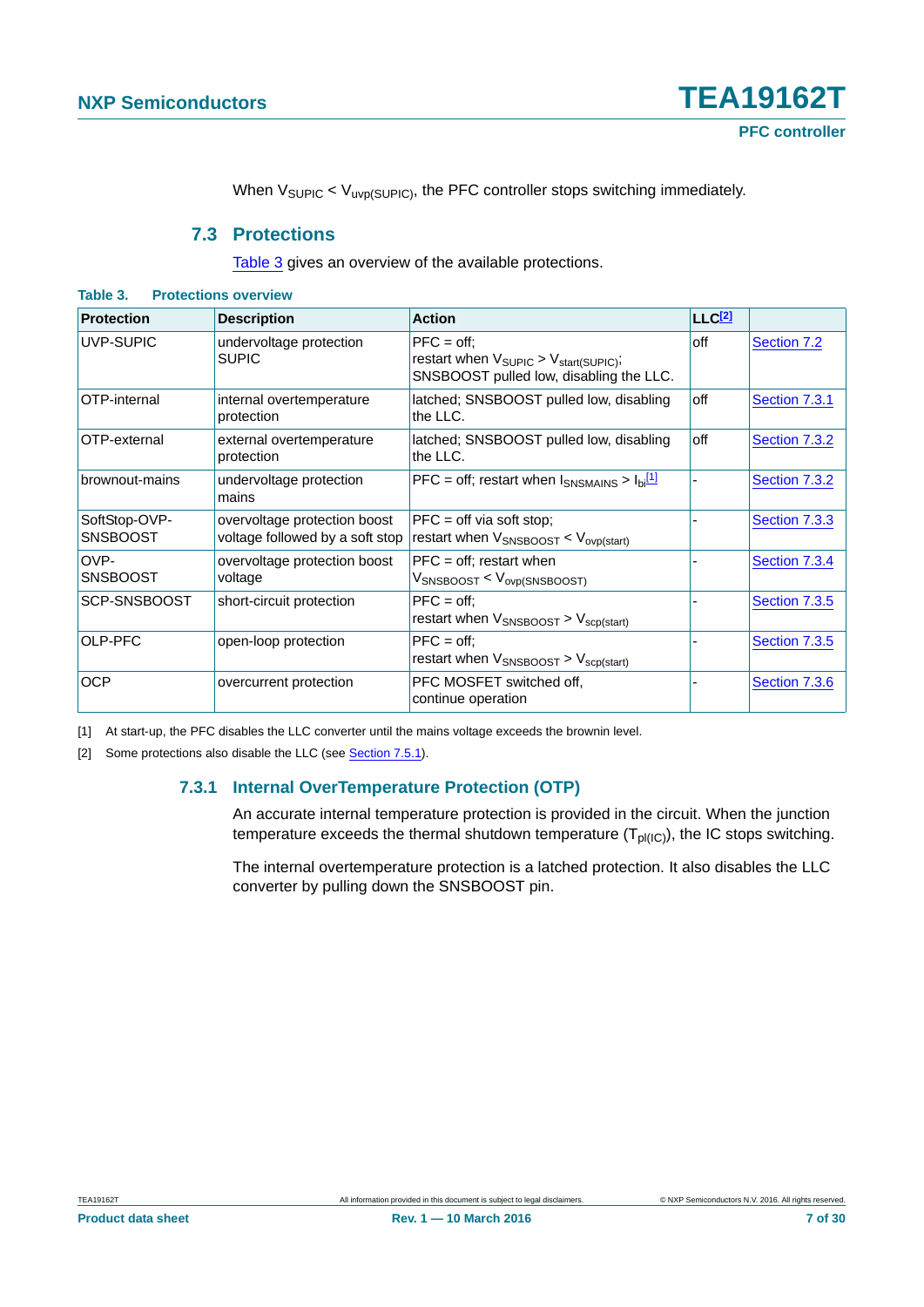#### <span id="page-7-0"></span>**7.3.2 Brownin/brownout and external overtemperature protection**

On the TEA19162T, the mains measurement and external temperature are combined at the SNSMAINS pin (see [Figure 5\)](#page-7-2).



<span id="page-7-2"></span>At t1, the voltage at the SNSMAINS pin is internally regulated to  $V_{\text{regd(SNSMAINS)}}$  (250 mV). The current into the SNSMAINS pin is a measure of the system input mains voltage. The TEA19162T continuously measures the SNSMAINS current and waits until it detects a peak in the measured current (t2). This peak current value is internally stored and used as an input for the brownout/brownin detection and the mains compensation.

When, at t3, the current into the SNSMAINS pin is well below the brownin level  $( $|e_{\text{in/NTC}}|$ ), the controller starts to measure the value of the external NTC. The external$ NTC is measured by sourcing a current  $(I<sub>o(SNSMAINS</sub>)$  out of the SNSMAINS pin. When, after a maximum measuring time of  $t_{\text{det}(NTC)max}$  (1 ms), the voltage remains below V<sub>det(SNSMAINS)</sub> during four consecutive NTC measurements, the OTP protection is triggered (t5).

To prevent the PFC from operating at very low mains input voltages, the PFC stops switching when the measured peak current drops to below  $I_{\text{bo}}$ . When the measured current exceeds  $I_{\text{bi}}$ , the PFC restarts with a soft start.

#### <span id="page-7-1"></span>**7.3.3 Soft stop overvoltage protection (SNSBOOST pin)**

When the SNSBOOST voltage is between the  $V_{\text{det}(L)SNSBOOST}$  and  $V_{\text{det}(H)SNSBOOST}$ , the TEA19162T stops switching via a soft stop. The TEA19161T uses this function to force the TEA19162T to operate in burst mode with a specific duty cycle (see [Section 7.5.2\)](#page-15-1). Audible noise is avoided because at the end of a switching period, the PFC stops via a soft stop. After an OVP event, the system always starts via a soft start.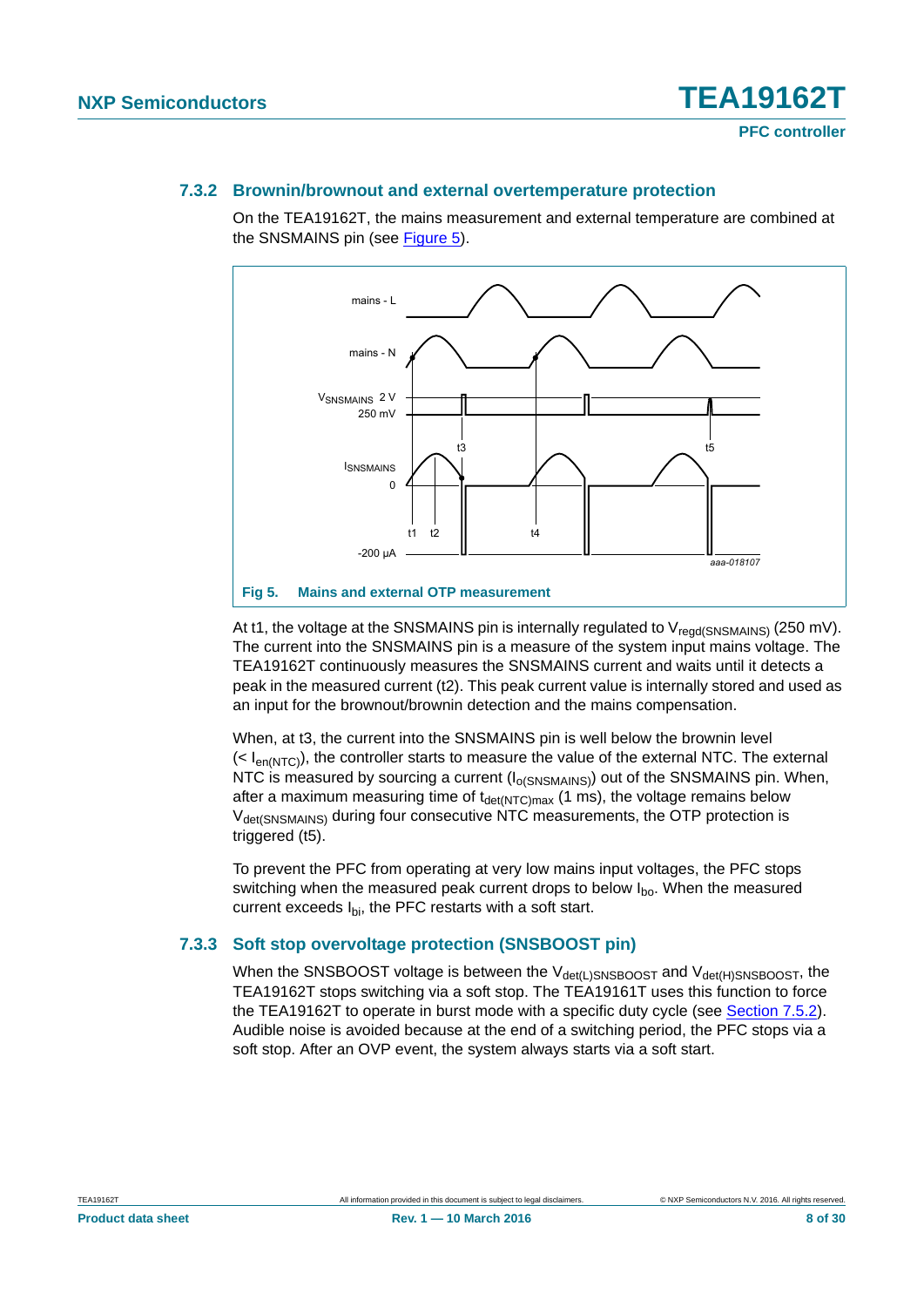#### <span id="page-8-0"></span>**7.3.4 Overvoltage protection (SNSBOOST pin)**

To prevent output overvoltage during load steps and mains transients, an overvoltage protection circuit is built in.

When the voltage on the SNSBOOST pin exceeds the  $V_{ovp(\text{stop})}$  level and is outside the  $V_{\text{det(L)SNSBOOST}}$  and  $V_{\text{det(H)SNSBOOST}}$  window for a minimum period of  $t_{\text{d(ovp)}}$  (100  $\mu$ s), switching of the power factor correction circuit is inhibited. When the SNSBOOST pin voltage drops to below the  $V_{ovp(stat)}(V_{ovp(stop)} - V_{hys(ovp)})$  level again, the switching of the PFC recommences. The IC always restarts with a soft start (see [Section 7.4.1](#page-10-0)).

#### <span id="page-8-1"></span>**7.3.5 PFC open-loop protection (VOSENSE pin)**

The PFC does not start switching until the voltage on the SNSBOOST pin exceeds  $V_{\text{scpl}(start)}$ . This function acts as short circuit protection for the boost voltage (SCP-SNSBOOST; see [Table 3](#page-6-1)).

#### <span id="page-8-2"></span>**7.3.6 Overcurrent protection (PFCSENSE pin)**

Sensing the voltage across an external sense resistor,  $R_{\text{sense}}$ , on the source of the external MOSFET, limits the maximum peak current cycle-by-cycle. The voltage is measured via the SNSCUR pin.

#### <span id="page-8-3"></span>**7.3.7 Fast latch reset**

The restart of the system after a protection is triggered depends on the type of protection. In a safe restart protection (only applicable for the LLC), the system typically restarts after the restart delay time (1 sec).

It is different for latched protections. Typically, in a latched protection, the SUPIC must reach the undervoltage protection level to release the protection mode and to restart the system. The release/restart can only be achieved by disconnecting the mains.

In the protection mode, the TEA19161T/TEA19161CT regulates the voltage of the SUPIC pin to its start level. The PFC output capacitor supplies the SUPIC pin via the SUPHV pin of the TEA19161T/TEA19161CT. So it takes a long time before the voltage of the SUPIC pin drops below its undervoltage level after the mains is disconnected. To prevent this delay, a special fast latch reset function is implemented in the TEA19162T, which also releases the protection mode when the mains is reconnected.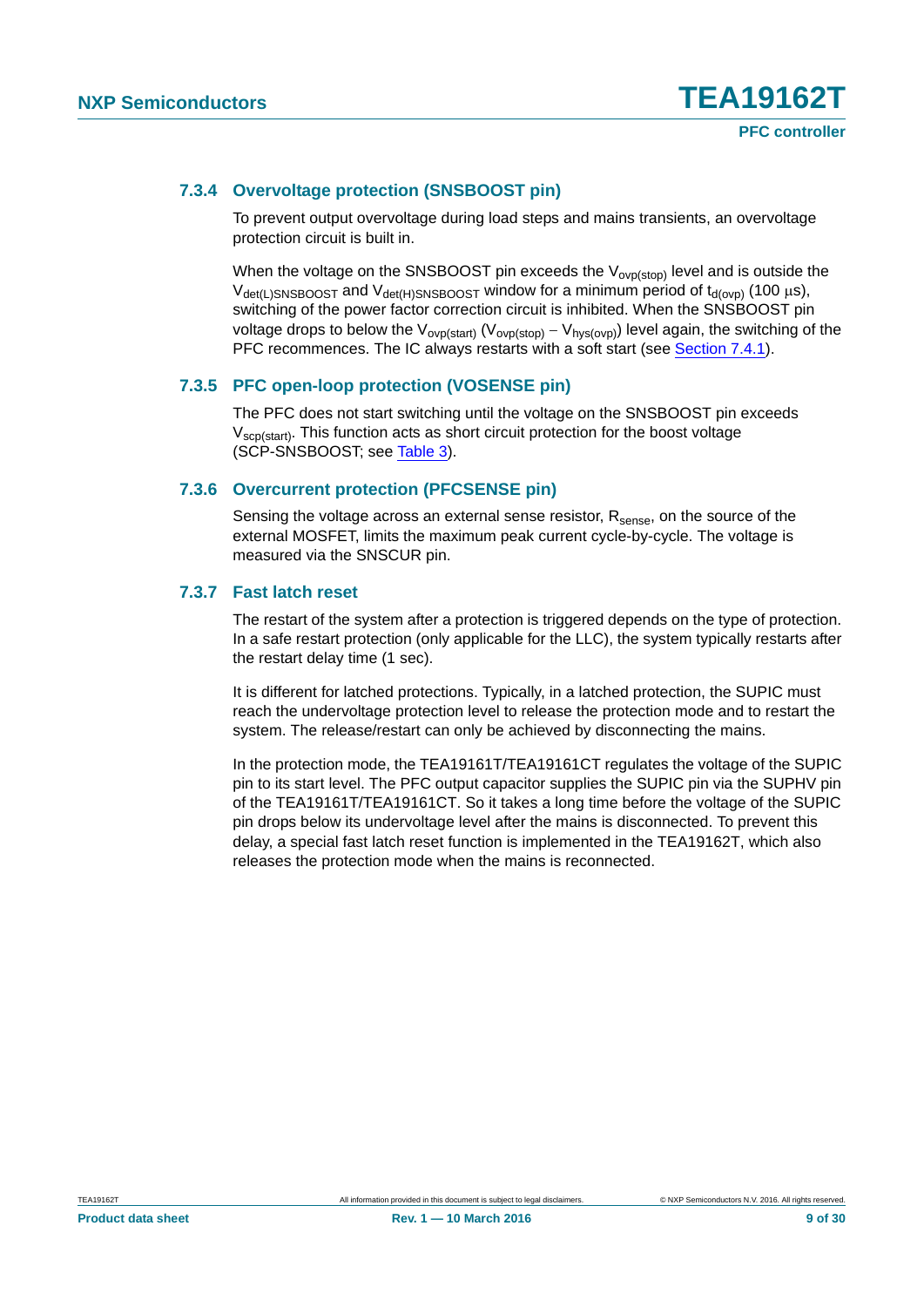**PFC controller**



<span id="page-9-0"></span>Before t1, the LLC (and/or PFC) is in a (latched) protection and pulls down the SNSBOOST pin, which also disables the PFC.

When the mains voltage drops to below the brownout level  $(I_{bo})$  and the time t<sub>d(det)bo</sub> (50 ms) expires (t1), the PFC enters the brownout protection mode. When, in the brownout protection mode, the mains voltage increases again and exceeds the brownin level ( $I<sub>bi</sub>$ ; t2), the PFC pulls up the SNSBOOST voltage to the  $V<sub>pu(rst)SNSBOOST</sub>$  level (see [Figure 6\)](#page-9-0). Because the  $V_{\text{pu(rst)SNSBOOST}}$  level of the PFC exceeds the  $V_{\text{uvp(SNSBOOST)}}$ level of the LLC, the LLC converter resets the protection mode. However, switching is still inhibited as the SNSBOOST voltage remains below the start level  $(V<sub>start(SNSBOOST)</sub>)$  of the LLC. The SUPIC voltage is still regulated to the V<sub>start(SUPIC)</sub> level of the LLC converter. To ensure that the voltage at the SNSBOOST pin accurately reflects the output voltage of the PFC, the PFC converter starts after a delay time  $(t_{\text{d}(\text{start})})$  (t3). The start of the PFC converter is followed by a start-up of the LLC converter (t4).

#### <span id="page-9-1"></span>**7.4 Power factor correction regulation**

The power factor correction circuit operates in quasi-resonant or discontinuous conduction mode with valley switching. The next primary stroke is only started when the previous secondary stroke has ended and the voltage across the PFC MOSFET has reached a minimum value. To detect transformer demagnetization and the minimum voltage across the external PFC MOSFET switch, the voltage on the SNSAUX pin is used.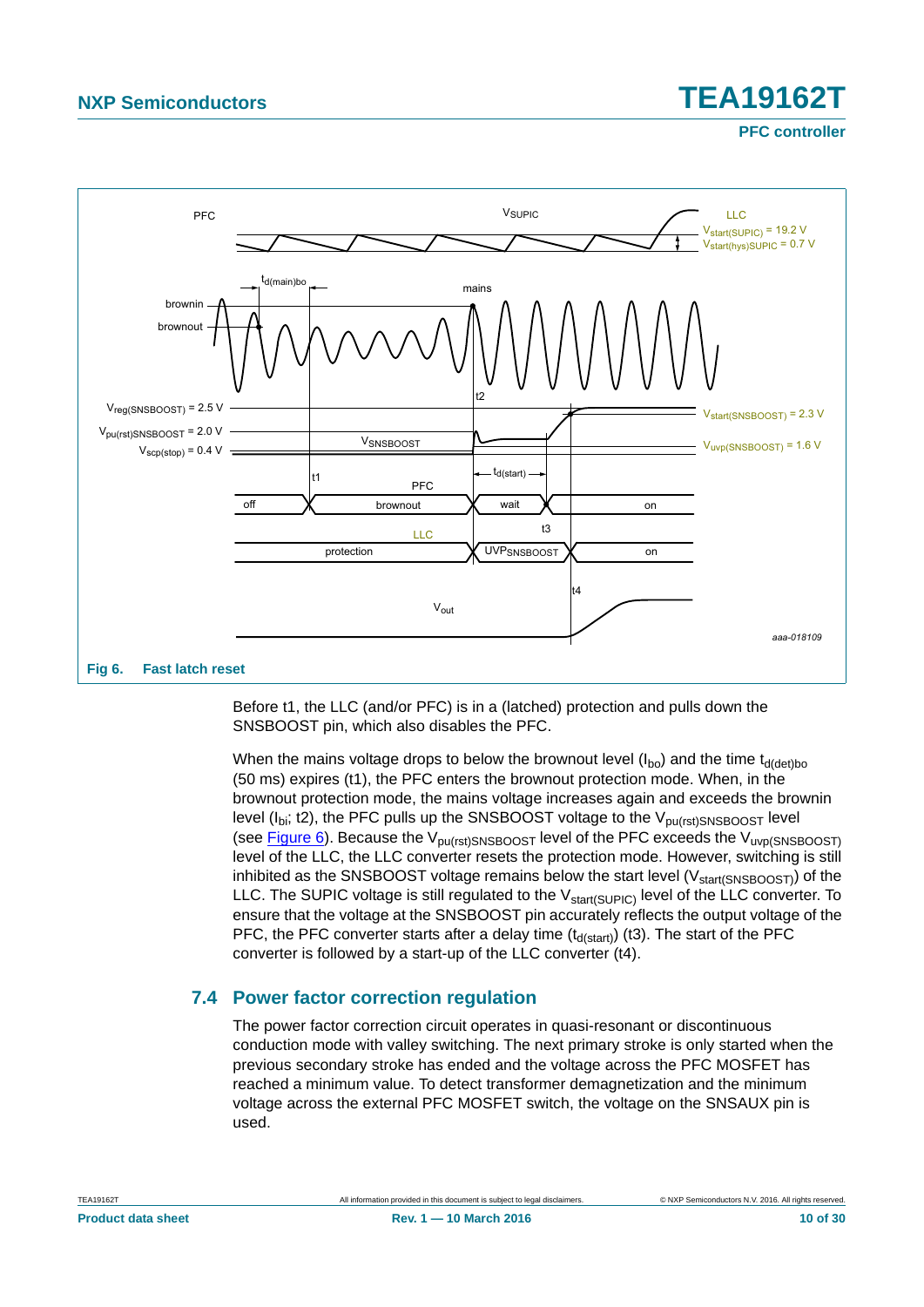#### <span id="page-10-0"></span>**7.4.1 Soft start (PFCSENSE pin)**

To prevent audible transformer noise at start-up or during hiccup, the soft start function slowly increases the transformer peak current (see [Figure 7](#page-10-1)).



<span id="page-10-1"></span>At t1, all conditions to start up the PFC are fulfilled. The maximum voltage on the SNSCUR pin is limited to  $V_{\text{start}(soft)init}$  (125 mV). When the PFC starts switching, the maximum SNSCUR voltage is increased to  $V_{req(oc)}$  within a time period of  $t_{start(soft)}$ (3.62 ms) or until the  $t_{on}$  regulation limits the on-time of the PFC external MOSFET.

#### <span id="page-10-2"></span>7.4.2 t<sub>on</sub> control

The power factor correction circuit is operated in  $t_{on}$  control. The resulting mains harmonic reduction of a typical application is well within the class-D requirements.

The following circuits determine the on-time of the external PFC MOSFET:

- **•** The error amplifier and the loop compensation which define the voltage on the PFCCOMP pin. At  $V_{\text{tonzero(PFCCOMP)}}$  (3.5 V), the on-time is reduced to zero. At  $V_{\text{tonmax(PFCCOMP)}}$  (1.93 V), the on-time is at a maximum.
- **•** Mains compensation which uses the current through the SNSMAINS pin to represent the mains input voltage level.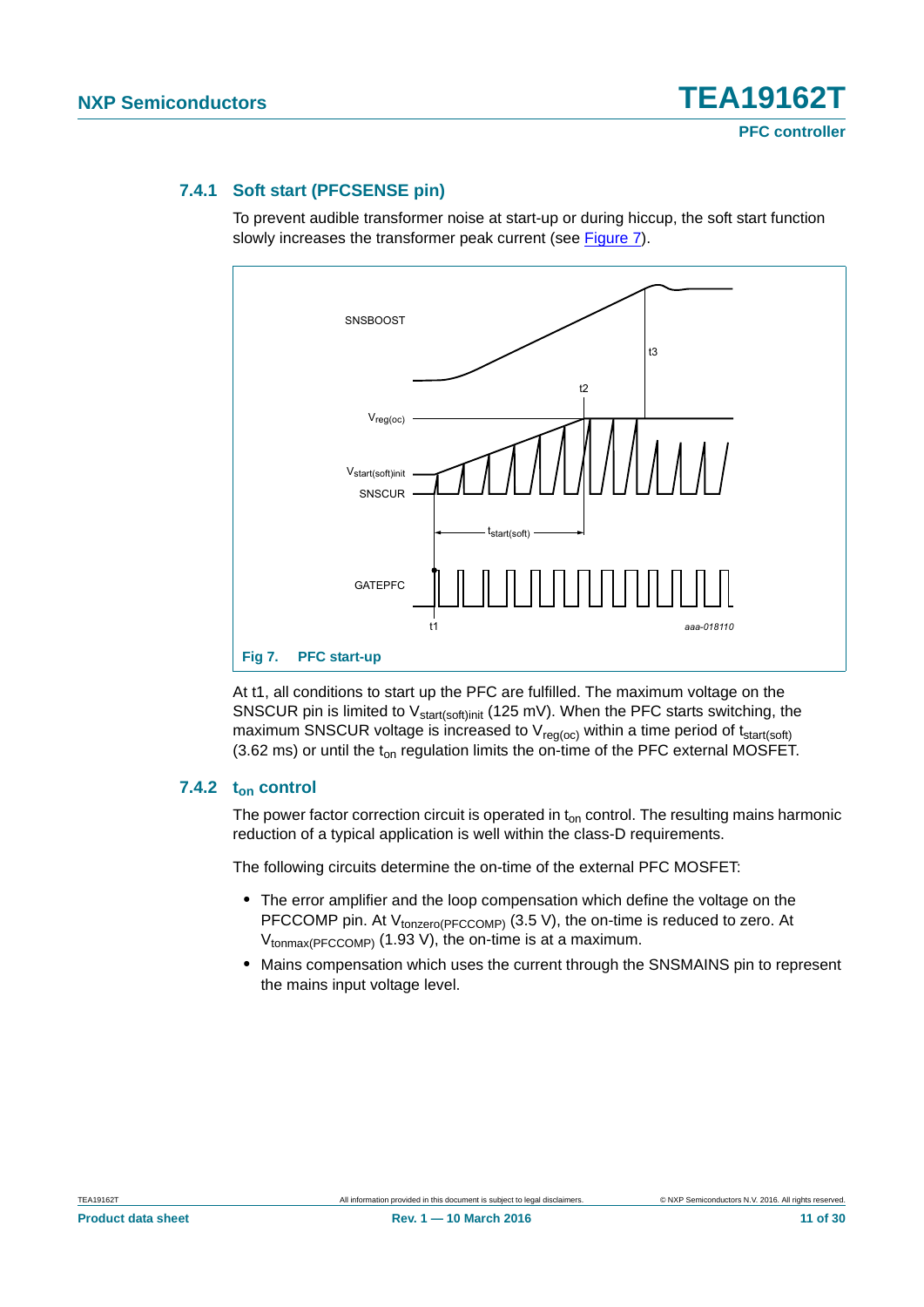#### <span id="page-11-1"></span>**7.4.3 PFC error amplifier (PFCCOMP and SNSBOOST pins)**

The boost voltage is divided using a high-ohmic resistive divider and is supplied to the SNSBOOST pin. The transconductance error amplifier, which compares the SNSBOOST voltage with an accurate trimmed reference voltage  $(V_{\text{req(SNSBOOST)}})$  is connected to this pin. The external loop compensation network on the PFCCOMP pin filters the output current. In a typical application, a resistor and two capacitors set the regulation loop bandwidth.

The transconductance of the error amplifier is not constant. To avoid triggering the OVP during start-up and during a converter transient response, the transconductance is increased to a level of  $I_{gm(high)}$  starting at  $V_{gm(high)start}$  (see [Figure 8](#page-11-0)).



#### <span id="page-11-2"></span>**7.4.4 Valley switching and demagnetization (PFCAUX pin)**

<span id="page-11-0"></span>To ensure that the TEA19162T operates in discontinuous or quasi-resonant mode, the PFC MOSFET is switched on after the transformer is demagnetized. To reduce switching losses and ElectroMagnetic Interference (EMI), the next stroke is started when the PFC MOSFET drain-source voltage is at its minimum (valley switching). The demagnetization and valley detection are measured via the SNSAUX pin.

If no demagnetization signal is detected on the SNSAUX pin, the controller generates a demagnetization signal ( $t_{\text{to(demaa)}}$ ; 44.5  $\mu$ s typical) after the external MOSFET is switched off.

If no valley signal is detected on the PFCAUX pin, the controller generates a valley signal  $(t_{\text{to(vrec)}}; 3.8 \text{ µs typical})$  after demagnetization is detected.

To protect the internal circuitry, for example during lightning events, connect a 5 k $\Omega$  series resistor ( $R_{\text{aux}}$ ; see [Figure 13\)](#page-24-0) to the PFCAUX pin. Also connect a 1 k $\Omega$  (typical) external sense resistor (R<sub>SNSCUR</sub>; see [Figure 13\)](#page-24-0) to the SNSCUR pin. To prevent incorrect switching due to external disturbance, place the resistors close to the IC.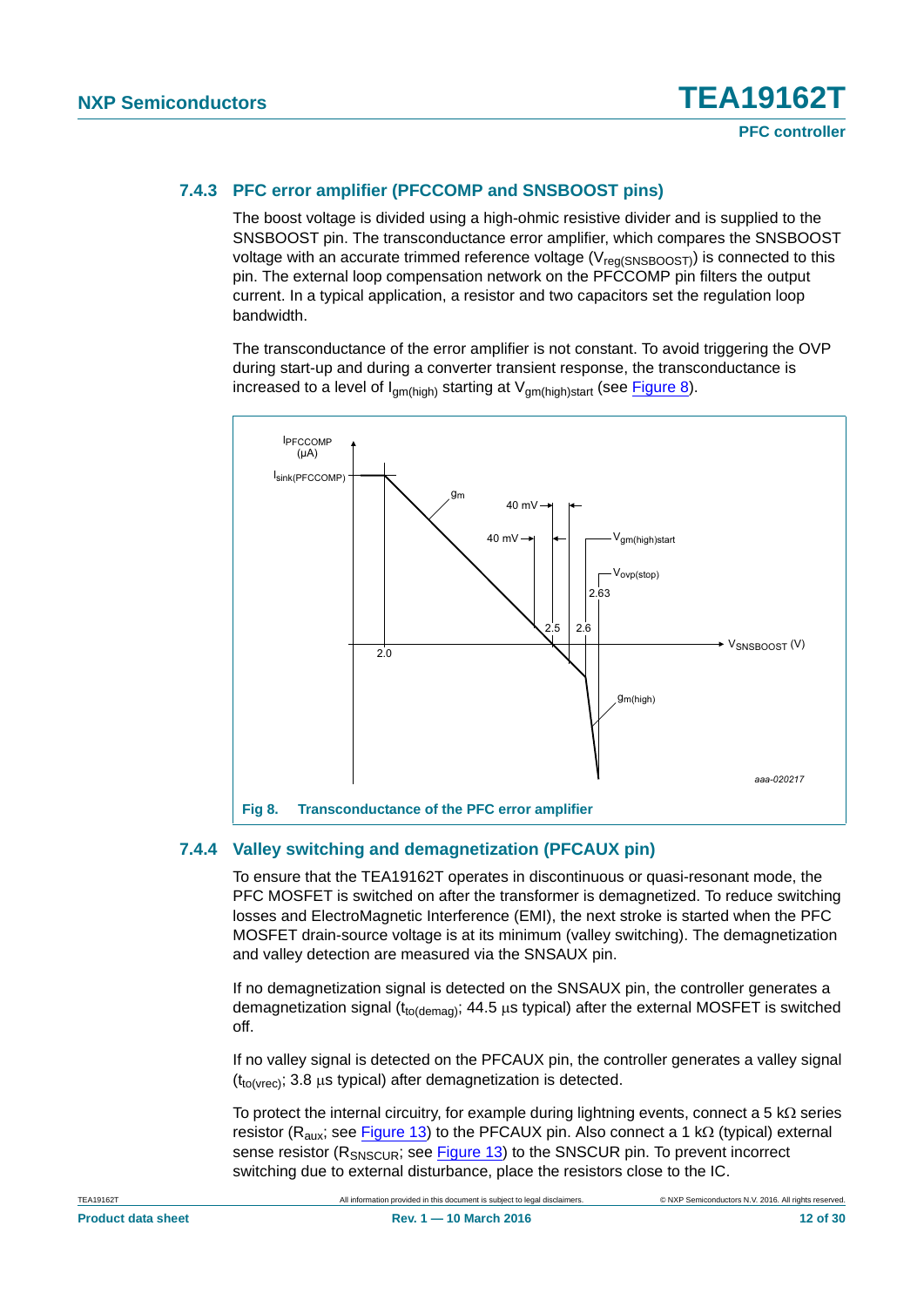#### <span id="page-12-0"></span>**7.4.5 Frequency limitation**

To optimize the transformer and minimize switching losses, the switching frequency is limited to  $f_{sw(PFC)max}$ . If the frequency for quasi-resonant operation exceeds the  $f_{sw(PFC)max}$ limit, the system enters Discontinuous Conduction Mode (DCM). When the system is in DCM, the PFC MOSFET switches on at a minimum voltage across the switch (valley switching).

To ensure correct control of the PFC MOSFET under all circumstances, the minimum off-time is limited at t<sub>off(PFC)min</sub>.

#### <span id="page-12-1"></span>**7.4.6 Mains voltage compensation (SNSMAINS pin)**

The equation for the transfer function of a power factor corrector contains the square of the mains input voltage. In a typical application, the result is a low bandwidth for low mains input voltages. At high mains input voltages, the Mains Harmonic Reduction (MHR) requirements may be hard to meet.

To compensate for the mains input voltage influence, the TEA19162T contains a correction circuit. The input voltage is measured via the SNSMAINS pin (see [Section 7.3.2\)](#page-7-0) and the information is fed to an internal mains compensation circuit (see [Figure 1\)](#page-2-0). With this compensation, it is possible to keep the regulation loop bandwidth constant over the full mains input range. The result is that a mains voltage independent transient response on load steps is yielded, while still complying with class-D MHR requirements.

In a typical application, an external circuitry at the PFCCOMP pin (see [Section 7.4.3](#page-11-1)) sets the bandwidth of the regulation loop.

#### <span id="page-12-2"></span>**7.4.7 Active X-capacitor discharge**

The TEA19162T provides an active X-capacitor discharge after the mains voltage is disconnected. When the mains input voltage (and so also the measured current into the SNSMAINS pin) increases (see [Figure 9,](#page-13-0)  $t2 - t1$ ), the system assumes the presence of a mains voltage. When the mains voltage does not increase for a minimum period of  $t_{d(dch)}$ , the active X-capacitor discharge is activated (t3).

When the active X-capacitor discharge function is activated, the X-capacitor is discharged via the external PFC MOSFET (see [Figure 10](#page-14-0)). To avoid any increase of the PFC output voltage, the external PFC MOSFET is slowly turned on until a small current is detected via the SNSCUR pin (see [Figure 9](#page-13-0), t4). A slow increase of the GATEPFC voltage is achieved via a current source  $(I_{ch(GATEPEC)})$  that slowly charges the external gate-source capacitance of the external MOSFET.

When the voltage at the SNSCUR exceeds  $V_{ch(stop)SNSCUR}$  level (10.5 mV), the voltage at the GATEPFC pin slowly decreases by activating a current sink  $(I_{dch(GATEPFC)})$ . As a result, the gate-source capacitance of the external MOSFET is discharged. When the voltage on the GATEPFC pin drops to below  $V_{\text{dch}(stop)GATEPPC}$  level (0.7 V), the current sink is switched off. The charge/discharge cycle is repeated after the period  $t_{off(dch)}$  (t5). As for a typical power MOSFET the duration of charge/discharge pulses on the GATEPFC pin is shorter than 2 ms,  $T_p$  (4 ms typical) defines the pulse repetition time.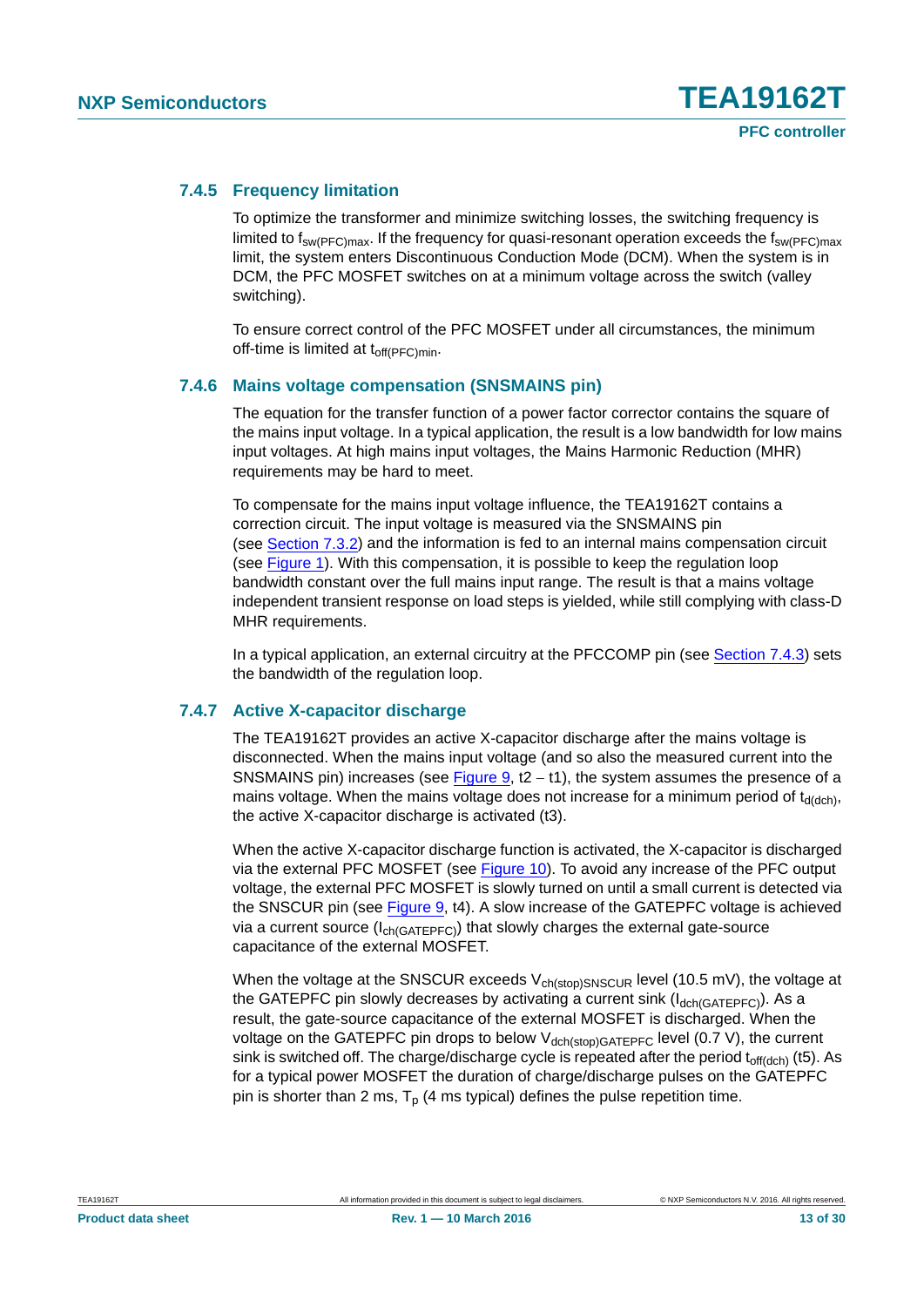When the voltage on the GATEPFC pin exceeds  $V_{dch(GATEPEC)}$  while the voltage on the SNSCUR pin is still below  $V_{ch(stop)SNSCUR}$ , the system assumes a full discharge of the X-capacitor. It starts to ramp down the GATEPFC voltage. Unless the mains is reconnected, the next active X-capacitor discharge cycle is started after  $t_{d(dch)}$ . Reconnecting the mains is detected via a positive dI/dt at the SNSMAINS pin.

While the GATEPFC pin discharges the X-capacitor, the mains can be reconnected. In that case, the current through the external MOSFET increases rapidly. If the voltage on the SNSCUR pin exceeds  $V_{\text{dch(SNSCUR)}}$ , the internal driver stage rapidly turns off the GATEPFC pin. When the mains is disconnected again (measured via the SNSMAINS pin), the next active X-capacitor discharge cycle starts, followed by a delay of  $t_{d(dch)}$ .

<span id="page-13-0"></span>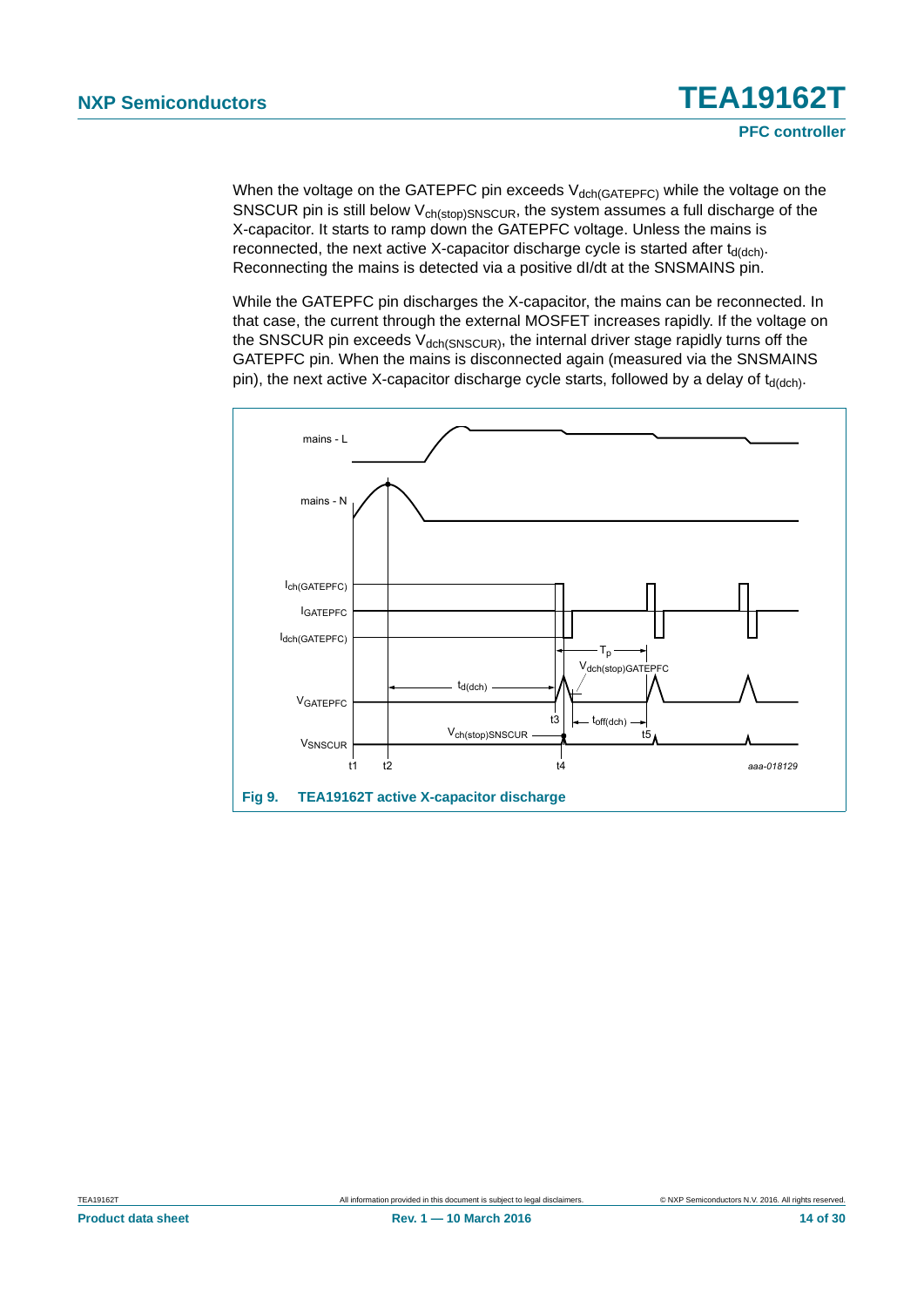**PFC controller**



#### <span id="page-14-1"></span><span id="page-14-0"></span>**7.5 PFC-LLC communication protocol**

The TEA19162T (PFC controller) is designed to cooperate with the TEA19161T (LLC controller) in one system. Both controllers can be seen as a combo IC, split up into two packages. All required functionality between the TEA19162T and TEA19161T is arranged via the combined SUPIC and SNSBOOST pins.

Both controllers are supplied via the SUPIC pin (see [Section 7.2](#page-4-1)). The SNSBOOST pin is used to communicate about the protection states of both controllers. The TEA19161T forces the TEA19162T to enter burst mode also using the SNSBOOST pin.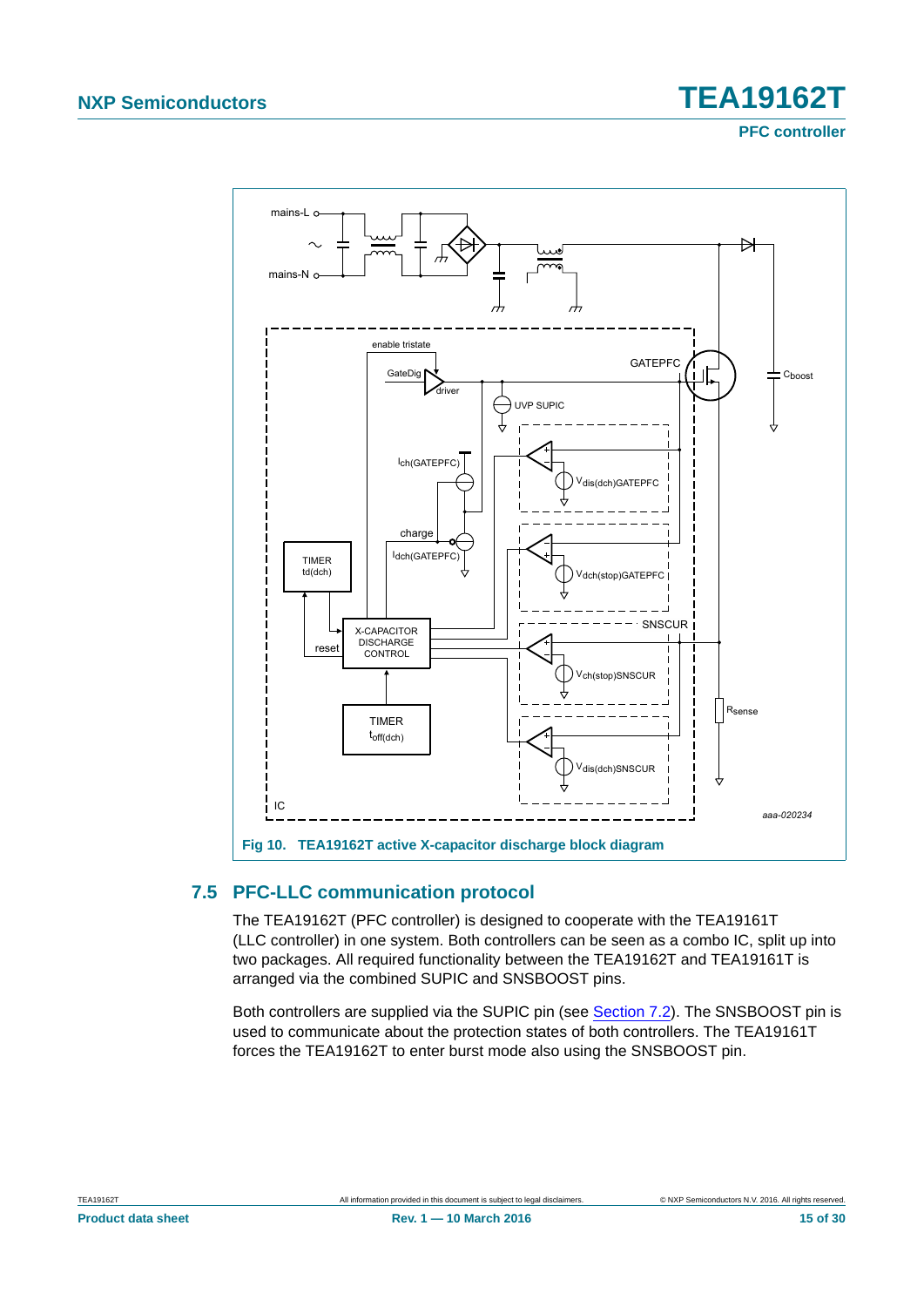#### <span id="page-15-0"></span>**7.5.1 Protections**

When a protection is triggered in the PFC or the LLC, it can also disable the other converter. For example, if an OVP is detected at the LLC, both converters are stopped. Also, at initial start-up, the PFC disables the LLC converter until the brownin level of the mains voltage is detected.

The SNSBOOST pin is used for the communication about such protection states. By pulling down the SNSBOOST pin below the  $V_{\text{uvp(SNSBOOST)}}$  level of the LLC converter, the PFC can disable the LLC converter. Similarly, by pulling down the SNSBOOST pin below the short protection level  $V_{\text{scp}(ston)}$  of the PFC converter, the LLC can disable the PFC.

[Table 3](#page-6-1) in [Section 7.3](#page-6-4) gives an overview of all protections in the PFC converter. The PFC protections that also disable the LLC are listed in the LLC-column.

When the mains voltage initially drops to below the brownout level and then increases to above the brownin level, all protections of the PFC and the LLC are reset. A reset of all protections is also communicated via the SNSBOOST pin by pulling it up to the Vpu(rst)SNSBOOST level (see [Section 7.3.7\)](#page-8-3).

The IC starts and remains in the protection mode until the mains brownin level is reached. The IC current consumption is then at power-saving level.

#### <span id="page-15-1"></span>**7.5.2 PFC burst mode**

Based on the output power level of the LLC converter, the LLC determines when the PFC enters burst mode. During the burst mode, the LLC converter disables the PFC by increasing the SNSBOOST voltage to between  $V_{\text{det}(L)SNSBOOST}$  and  $V_{\text{det}(H)SNSBOOST}$ (see [Figure 11\)](#page-16-0). It ensures a soft start and a soft stop at the start and the end of a switching period, respectively. This increase in the voltage on the SNSBOOST pin is achieved by an additional current out of the LLC converter towards the SNSBOOST pin. The additional current creates a positive voltage shift because of the external resistive network at the SNSBOOST pin.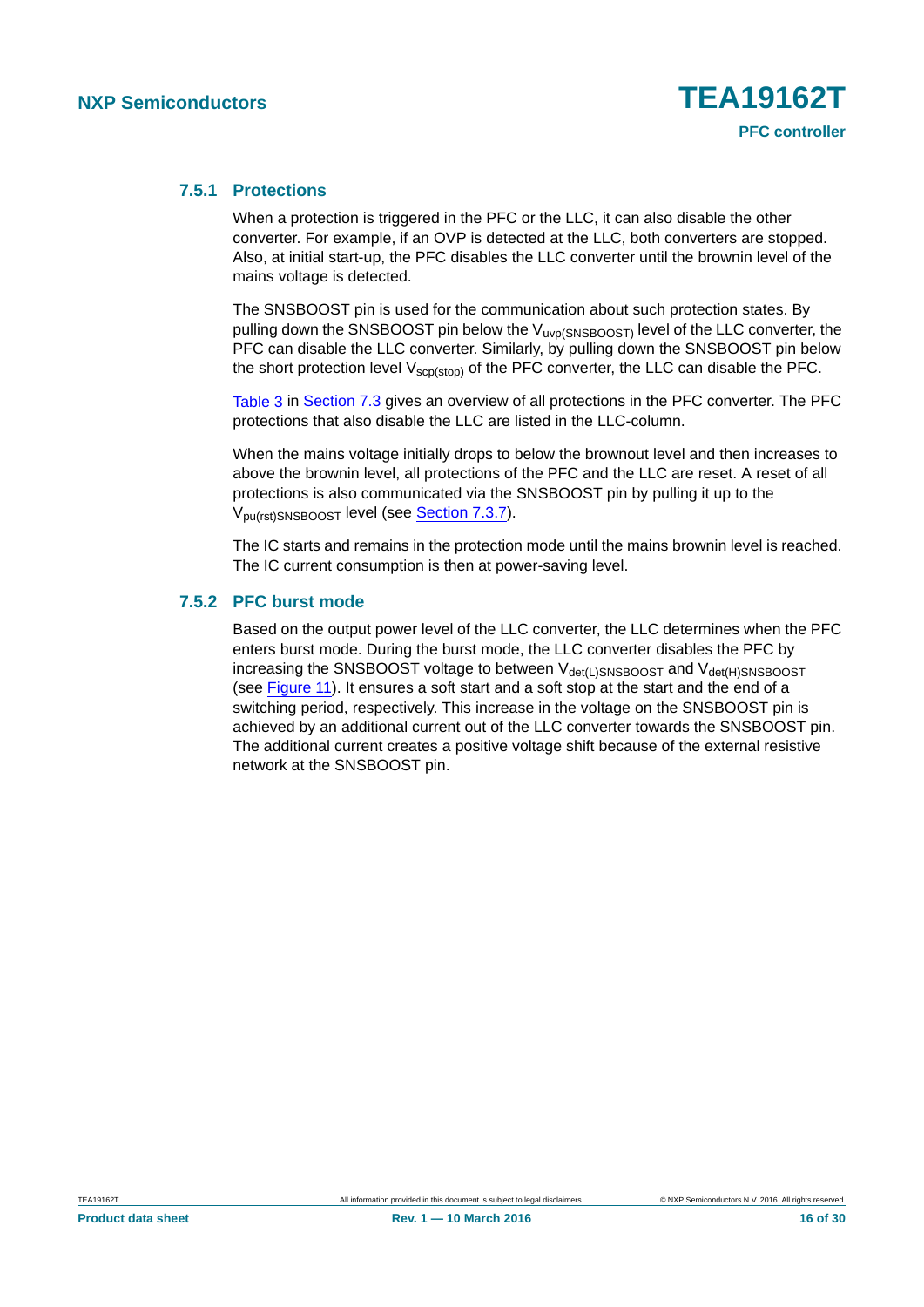**PFC controller**



<span id="page-16-0"></span>At t1, the current out of the LLC SNSBOOST pin  $(I_{stop(burst)})$  is activated and the voltage on the SNSBOOST pin increases. When a 100 k $\Omega$  external resistor  $R_{SNSBOOST}$  between the SNSBOOST pin and GND pin is used (see [Figure 11\)](#page-16-0), the SNSBOOST voltage increase is about 640 mV (=  $I_{stop(burst)SNSBOOST} * R_{SNSBOOST}$ ). As due to this increase the SNSBOOST voltage is between  $V_{\text{det}(L)$ SNSBOOST and  $V_{\text{det}(H)$ SNSBOOST levels (t2), the soft stop of the PFC converter is started. In the soft stop state, the current out of the PFCCOMP pin  $(I_{\text{ch}(stop)soft})$  is activated. At the end of the soft stop, the PFC enters the energy safe state and stops switching (t3). The voltage at the PFCCOMP pin is clamped at  $V_{\text{tonzero(PFCCOMP)}}$  (3.5 V). It remains at this level during the energy safe state. As the LLC converter operates continuously, even when the PFC is stopped, the PFC output capacitor discharges.

When the PFC boost capacitor is discharged so much that the voltage on the SNSBOOST pin drops by 100 mV ( $\Delta V$ <sub>off(burst</sub>); t4), the internal current source in the LLC converter is switched off. Because of the negative voltage drop at the SNSBOOST pin, the SNSBOOST voltage drops below the regulation level ( $V_{\text{req(SNSBOOST)}}$ ); t5). The PFC starts switching again (t6). When  $V_{SNSBOOST}$  exceeds the LLC  $V_{on(burst)max}$  level (2.37 V) again, the internal current is reactivated and the PFC stops switching again.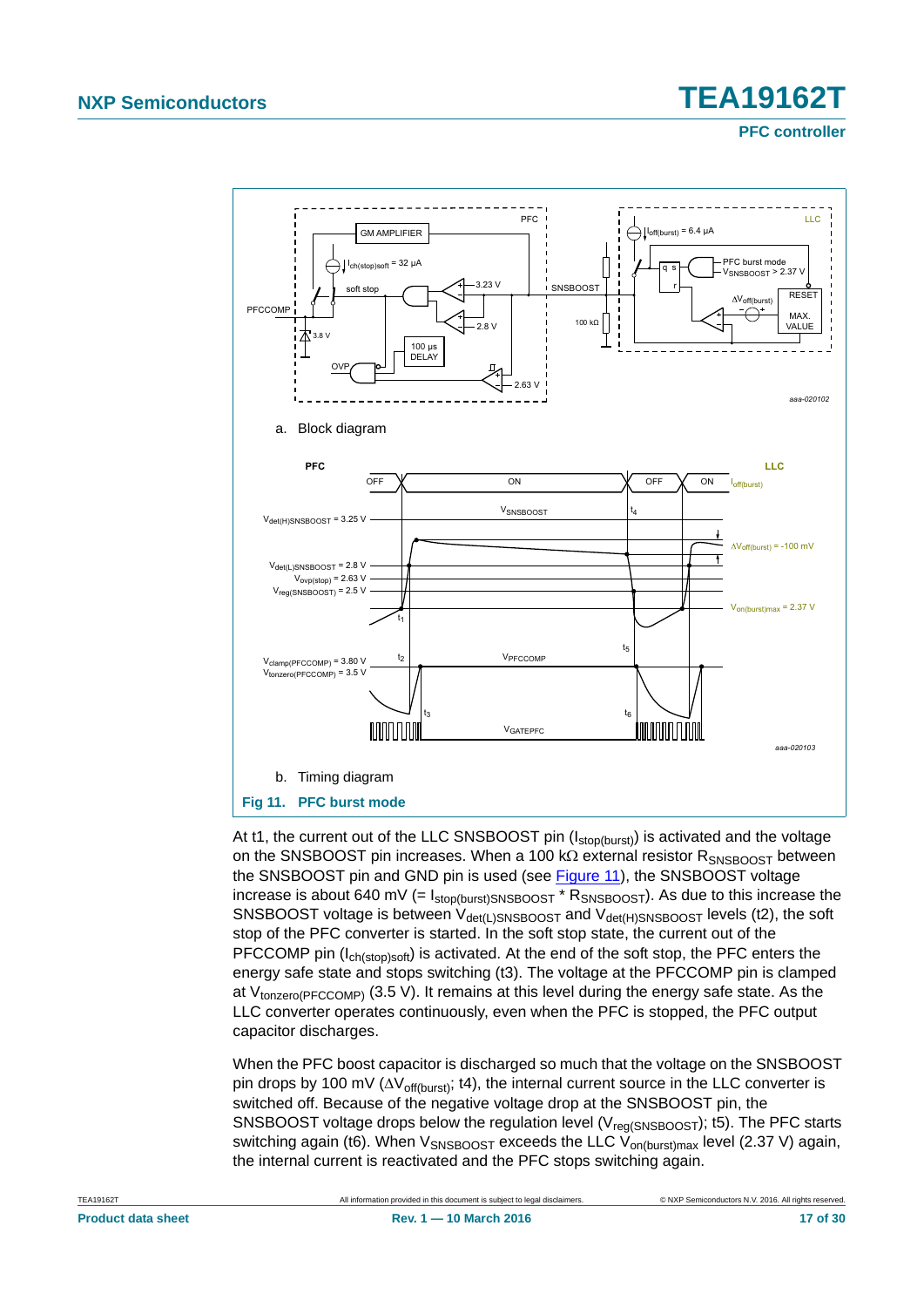The TEA19162T current consumption in the burst mode depends on whether the IC is switching or not. During burst mode on-time and burst mode off-time, the current consumption is at operating level and power-saving level, respectively.

#### <span id="page-17-1"></span>**7.5.3 Soft stop**

A soft stop always precedes the PFC burst mode. It reduces audible noise of the converter.

The internal current source activated in the LLC converter (see [Figure 11\)](#page-16-0) pulls up the voltage at the PFC SNSBOOST pin. When the SNSBOOST pin voltage is between  $V_{\text{det(L)SNSBOOST}}$  (2.8 V) and  $V_{\text{det(H)SNSBOOST}}$  (3.23 V), the PFC soft stop begins. Then, a PFC internal current source I<sub>ch(stop)soft</sub> is activated and the transconductance error amplifier in the PFC control loop is switched off (see [Figure 11](#page-16-0)).

The activated current source provides a current of 32  $\mu$ A ( $I_{ch(stop)soft}$ ) out of the PFCCOMP pin. This current slowly increases the voltage of the PFCCOMP pin, gradually reducing the converter switching on-time. When the zero on-time is reached, the soft stop ends. The zero on-time corresponds with the PFCCOMP pin voltage of  $V_{\text{tonzero(PFCCOMP)}}$  (3.5 V).

The detection of the overvoltage on the SNSBOOST pin at the normal OVP level  $(V_{\text{ovp}(stop)})$  is delayed for the time  $t_{\text{d}(ovp)}$  (100  $\mu$ s). This additional delay is required to verify if the system should stop immediately because of an OVP or via a soft stop when activating the burst mode.

### <span id="page-17-2"></span>**7.6 Driver (pin GATEPFC)**

The driver circuit to the gate of the power MOSFET has a current sourcing capability of 600 mA and a current sink capability of 1.4 A typical. These capabilities allow a fast turn-on and turn-off of the power MOSFET, ensuring efficient operation.

When the SUPIC voltage is below its start level, the internal keep-off circuitry of the PFC driver pulls down the GATEPFC pin. The pulling down of the GATEPFC pin prevents that an external power MOSFET is activated when the IC power supply is absent or when the  $V_{\text{SUPIC}} < V_{\text{start(SUPIC)}}$ . The keep-off circuitry (see [Figure 12\)](#page-17-0) is supplied via the GATEPFC pin. So, if the actual IC supply is absent or too low  $(V_{\text{SUPIC}} < V_{\text{start(SUPIC)}})$ , the circuit works correctly.

<span id="page-17-0"></span>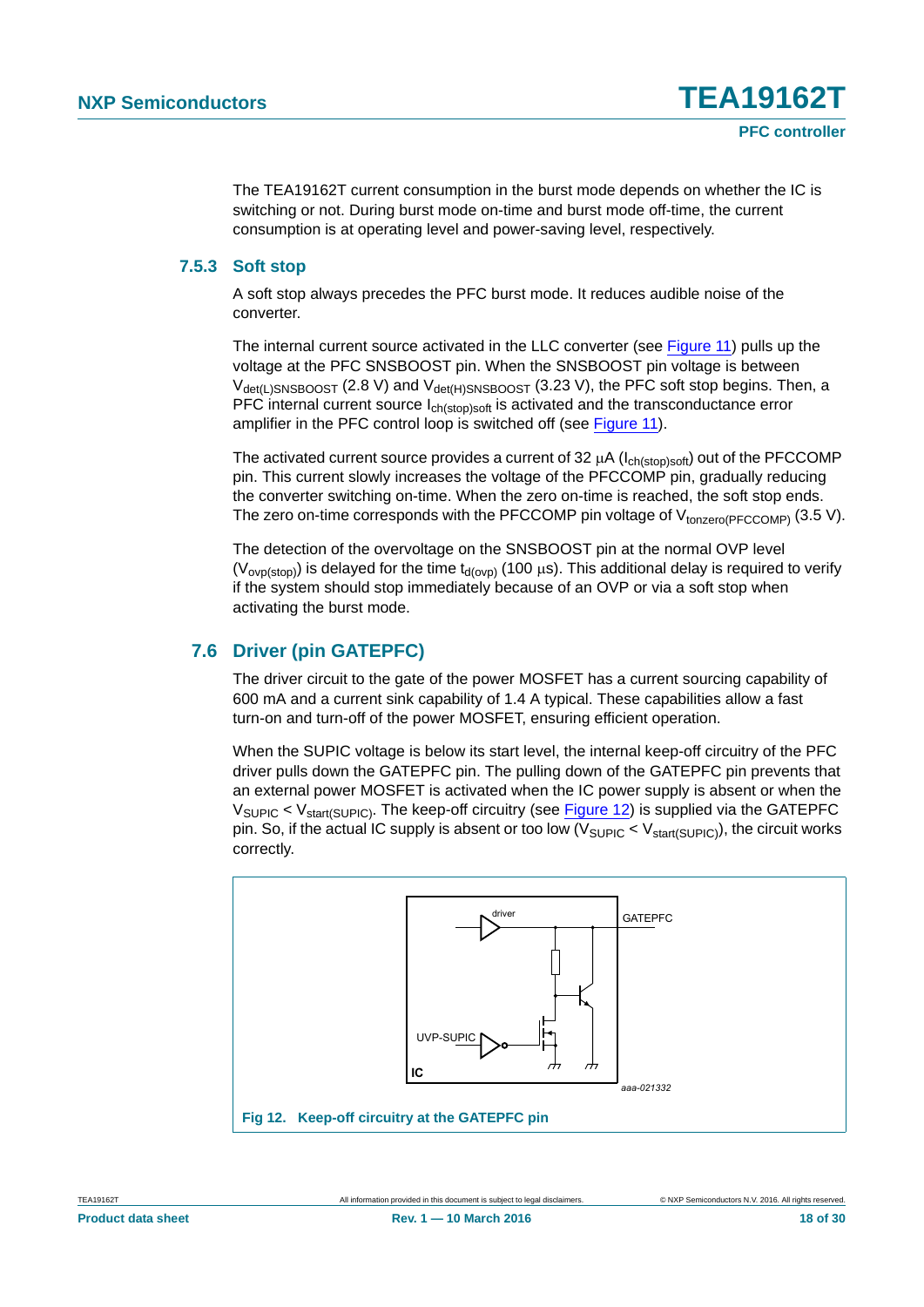## <span id="page-18-2"></span>**8. Limiting values**

#### **Table 4. Limiting values**

*In accordance with the Absolute Maximum Rating System (IEC 60134).*

| <b>Symbol</b>        | <b>Parameter</b>                   | <b>Conditions</b>       |       | Min     | <b>Max</b> | Unit        |
|----------------------|------------------------------------|-------------------------|-------|---------|------------|-------------|
| <b>Voltages</b>      |                                    |                         |       |         |            |             |
| V <sub>SUPIC</sub>   | voltage on pin SUPIC               |                         |       | $-0.4$  | +38        | V           |
| VSNSMAINS            | voltage on pin SNSMAINS            | current limited         |       | $-0.4$  | $+12$      | V           |
| V <sub>PFCCOMP</sub> | voltage on pin PFCCOMP             | current limited         |       | $-0.4$  | $+12$      | V           |
| VSNSAUX              | voltage on pin SNSAUX              | current limited         |       | $-25$   | $+25$      | V           |
| <b>V</b> SNSCUR      | voltage on pin SNSCUR              | current limited         |       | $-0.4$  | $+12$      | V           |
| VSNSBOOST            | voltage on pin SNSBOOST            | current limited         |       | $-0.4$  | $+12$      | V           |
| VGATEPFC             | voltage on pin GATEPFC             | current limited         |       | $-0.4$  | $+12$      | V           |
| <b>General</b>       |                                    |                         |       |         |            |             |
| $P_{\text{tot}}$     | total power dissipation            | $T_{amb}$ < 75 °C       |       |         | 0.45       | W           |
| $T_{\text{stg}}$     | storage temperature                |                         |       | $-55$   | +150       | °C          |
| T <sub>j</sub>       | junction temperature               |                         |       | -40     | $+150$     | $^{\circ}C$ |
| <b>ESD</b>           |                                    |                         |       |         |            |             |
| <b>VESD</b>          | electrostatic discharge<br>voltage | human body<br>model     | $[1]$ | $-2000$ | $+2000$    | V           |
|                      |                                    | machine model           |       |         | 200        | V           |
|                      |                                    | charged device<br>model | $[2]$ | $-500$  | $+500$     | V           |

<span id="page-18-0"></span>[1] Equivalent to discharging a 100 pF capacitor through a 1.5 k $\Omega$  series resistor.

<span id="page-18-1"></span>[2] Equivalent to discharging a 200 pF capacitor through a 0.75  $\mu$ H coil and a 10  $\Omega$  resistor.

## <span id="page-18-3"></span>**9. Thermal characteristics**

| Table 5.      | <b>Thermal characteristics</b>                 |                                     |            |      |
|---------------|------------------------------------------------|-------------------------------------|------------|------|
| Symbol        | <b>Parameter</b>                               | <b>Conditions</b>                   | <b>Typ</b> | Unit |
| $R_{th(i-a)}$ | thermal resistance from junction<br>to ambient | $\ln$ free air;<br>JEDEC test board | 150        | K/W  |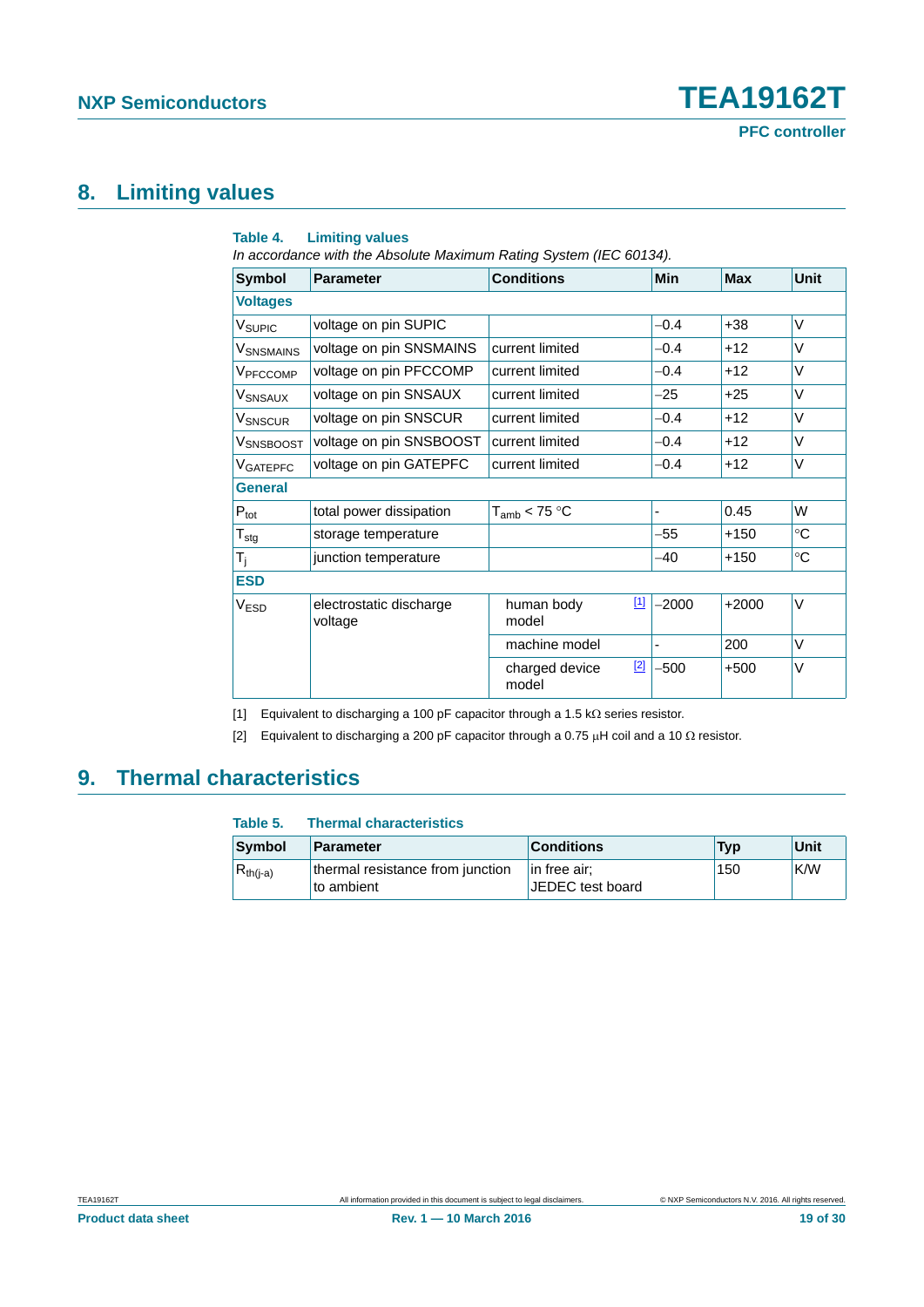## <span id="page-19-0"></span>**10. Characteristics**

#### **Table 6. Characteristics**

| <b>Symbol</b>                           | <b>Parameter</b>                                   | <b>Conditions</b>                                                                            | <b>Min</b> | <b>Typ</b>                                           | <b>Max</b> | <b>Unit</b> |
|-----------------------------------------|----------------------------------------------------|----------------------------------------------------------------------------------------------|------------|------------------------------------------------------|------------|-------------|
| <b>Supply (SUPIC pin)</b>               |                                                    |                                                                                              |            |                                                      |            |             |
| V <sub>start</sub> (SUPIC)              | start voltage on pin<br><b>SUPIC</b>               |                                                                                              | 12.35      | 13                                                   | 13.65      | V           |
| V <sub>uvp</sub> (SUPIC)                | undervoltage<br>protection voltage<br>on pin SUPIC |                                                                                              | 8.55       | 9                                                    | 9.45       | V           |
| $I_{\rm CC}$                            | supply current                                     | operating mode; $f_{sw}$ = 100 kHz; pin<br>GATEPFC = floating; V <sub>SNSBOOST</sub> = 2.2 V |            |                                                      | 0.80       | mA          |
|                                         |                                                    | power-save mode; pin<br>PFCCOMP = floating; V <sub>SNSBOOST</sub> = 2.7 V                    |            |                                                      | 0.20       | mA          |
| <b>Gate driver output (GATEPFC pin)</b> |                                                    |                                                                                              |            |                                                      |            |             |
| Source(GATEPFC)                         | source current on<br>pin GATEPFC                   | $VGATEPFC = 2 V; VSUPIC \ge 13 V$                                                            |            | $-0.6$                                               | ÷,         | $\mathsf A$ |
| Isink(GATEPFC)                          | sink current on pin                                | $V_{GATEPFC}$ = 2 V; $V_{SUPIC}$ $\geq$ 13 V                                                 |            | 0.6                                                  |            | Α           |
|                                         | <b>GATEPFC</b>                                     | $V_{GATFPEC}$ = 10 V; VSUPIC $\geq$ 13 V                                                     |            | 1.4                                                  | ä,         | Α           |
| $V_{o(max)GATEPFC}$                     | maximum output<br>voltage on pin<br><b>GATEPFC</b> |                                                                                              | 10.0       | 11.0                                                 | 12.0       | V           |
|                                         | <b>Mains voltage sensing (SNSMAINS pin)</b>        |                                                                                              |            |                                                      |            |             |
| $I_{\text{bi}}$                         | brownin current                                    |                                                                                              | 5.35       | 5.75                                                 | 6.15       | μA          |
| $I_{\text{bo}}$                         | brownout current                                   |                                                                                              | 4.65       | 5.00                                                 | 5.35       | μA          |
| $I_{\text{bo(hys)}}$                    | hysteresis of<br>brownout current                  | $I_{\text{bi}} - I_{\text{bo}}$                                                              | 640        | 750                                                  | 820        | nA          |
| $t_{d(det)bo}$                          | brownout detection<br>delay time                   |                                                                                              | 45.2       | 50                                                   | 55.5       | ms          |
| V <sub>regd</sub> (SNSMAINS)            | regulated voltage<br>on pin SNSMAINS               | mains detection period;<br>no current at SNSMAINS;<br>$C_{\text{max(SNSMAINS)}} = 100$ pF    | 230        | 250                                                  | 270        | mV          |
|                                         | X-capacitor discharge (SNSCUR and GATEPFC pins)    |                                                                                              |            |                                                      |            |             |
| $t_{d(dch)}$                            | discharge delay<br>time                            | x-capacitor discharge                                                                        | 109        | 118                                                  | 128        | ms          |
| I <sub>ch</sub> (GATEPFC)               | charge current on<br>pin GATEPFC                   | x-capacitor discharge                                                                        | $-29$      | -26                                                  | $-23$      | μA          |
| dch(GATEPFC)                            | discharge current<br>on pin GATEPFC                | x-capacitor discharge                                                                        | 23         | 26                                                   | 29         | μA          |
| V <sub>ch(stop)</sub> SNSCUR            | stop charge<br>voltage on pin<br><b>SNSCUR</b>     | x-capacitor discharge;<br>stop of external MOST gate charge;<br>$dV/dt = 0$                  | 8.00       | 10.50                                                | 12.50      | mV          |
| V <sub>dch(stop)</sub> GATEPFC          | stop discharge<br>voltage on pin<br><b>GATEPFC</b> | x-capacitor discharge;<br>stop of external MOST gate discharge                               | 0.3        | 0.7                                                  | 1.1        | V           |
| $t_{off(dch)}$                          | discharge off-time                                 | x-capacitor; time between<br>discharge/charge pulses; GATEPFC pin                            | 1.88       |                                                      | 6.40       | ms          |
| <b>TEA19162T</b>                        |                                                    | All information provided in this document is subject to legal disclaimers.                   |            | © NXP Semiconductors N.V. 2016. All rights reserved. |            |             |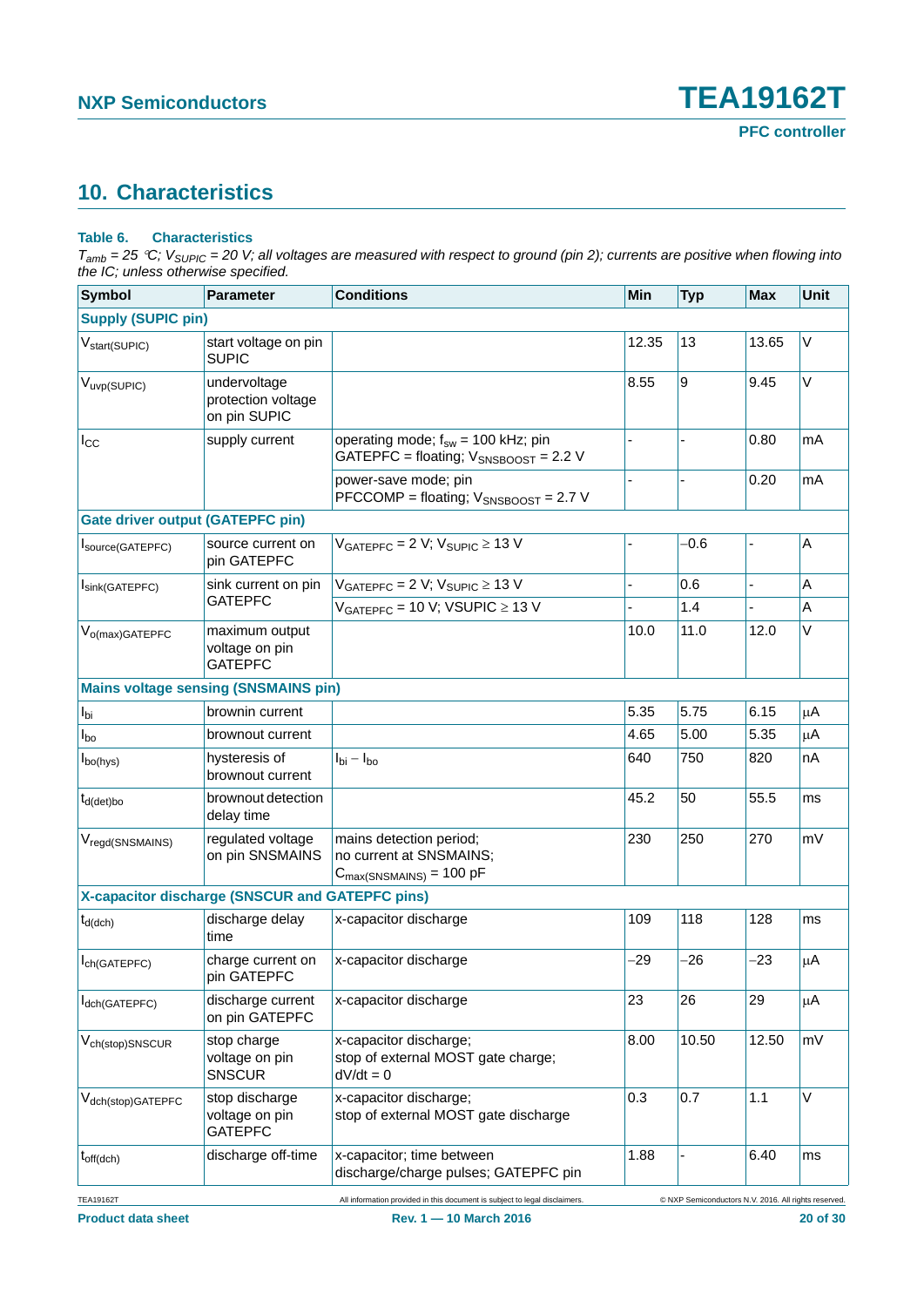#### **Table 6. Characteristics** *…continued*

| <b>Symbol</b>                 | <b>Parameter</b>                                      | <b>Conditions</b>                                                                                                                                                                       | Min                          | <b>Typ</b>     | <b>Max</b> | Unit    |
|-------------------------------|-------------------------------------------------------|-----------------------------------------------------------------------------------------------------------------------------------------------------------------------------------------|------------------------------|----------------|------------|---------|
| $T_{p}$                       | pulse period                                          | x-capacitor discharge;<br>pulse duration $<$ 2 ms (typical);<br><b>GATEPFC</b> pin                                                                                                      | 3.76                         | 4.00           | 4.27       | ms      |
| V <sub>dis(dch)</sub> GATEPFC | disable discharge<br>voltage on pin<br><b>GATEPFC</b> | x-capacitor discharge                                                                                                                                                                   | 9.00                         | 9.45           | 9.90       | V       |
| V <sub>dis(dch)</sub> SNSCUR  | disable discharge<br>voltage on pin<br><b>SNSCUR</b>  | x-capacitor discharge                                                                                                                                                                   | 44                           | 50             | 56         | mV      |
|                               |                                                       | Output voltage sensing, regulation and compensation (SNSBOOST and PFCCOMP pins)                                                                                                         |                              |                |            |         |
| V <sub>reg(SNSBOOST)</sub>    | regulation voltage<br>on pin SNSBOOST                 | $I_{\text{PFCCOMP}} = 0$ A                                                                                                                                                              | 2.475                        | 2.500          | 2.525      | V       |
| $g_m$                         | transconductance                                      | error amplifier; VSNSBOOST to IPFCCOMP;<br>$ V_{\text{SNSBOOST}} - V_{\text{intregd(SNSBOOST)}}  < 40 \text{ mV}$                                                                       | -90                          | $-75$          | -60        | μA/V    |
| Isink(PFCCOMP)                | sink current on pin<br><b>PFCCOMP</b>                 | $V_{SNSBOOST}$ = 2 V; $V_{PFCCOMP}$ = 2.75 V                                                                                                                                            | 30.0                         | 35.5           | 41.0       | $\mu$ A |
| g <sub>m</sub> (high)         | high<br>transconductance                              | error amplifier; V <sub>SNSBOOST</sub> to I <sub>PFCCOMP</sub> ;<br>$V_{start(gm)high} \leq V_{SNSBOOST} < V_{stop(ovp)}$                                                               |                              | $-1.26$        |            | mA/V    |
| Vgm(high)start                | start high<br>transconductance<br>voltage             | pin SNSBOOST                                                                                                                                                                            | 2.56                         | 2.60           | 2.63       | V       |
| $I_{clamp(max)}$              | maximum clamp<br>current                              | pin PFCCOMP; energy save mode;<br>PFC off; $V_{PFCCOMP} = 0 V$                                                                                                                          | $-260$                       | $-220$         | $-190$     | $\mu$ A |
| $I_{en(PFC)}$                 | PFC enable<br>current                                 | pin PFCCOMP                                                                                                                                                                             | $-15$                        | $-11.5$        | -8         | μA      |
| V <sub>clamp</sub> (PFCCOMP)  | clamp voltage on<br>pin PFCCOMP                       | bidirectional clamp; energy save mode;<br>PFC off                                                                                                                                       | 3.40                         | 3.50           | 3.60       | V       |
|                               |                                                       | upper clamp voltage;<br>unidirectional clamp; operating mode;<br>PFC on; $I_{PFCCOMP}$ = 120 µA                                                                                         | 3.70                         | 3.80           | 3.90       | $\vee$  |
|                               |                                                       | lower clamp voltage;<br>unidirectional clamp; operating mode;<br>PFC on; $V_{SNSBOOST} = 2.5 V$ ;<br>$I_{\text{PFCCOMP}} = 30 \mu A$                                                    | V <sub>ton(max)PFCCOMP</sub> |                |            | V       |
| <b>Mains compensation</b>     |                                                       |                                                                                                                                                                                         |                              |                |            |         |
| $t_{on(PFC)}$                 | PFC on-time                                           | minimum mains voltage compensation<br>current; V <sub>PFCCOMP</sub> = 2 V;<br>$V_{SNSBOOST} = 2.5 V;$<br>$I_{\text{mvc}(\text{SNSMAINS})} = 5.25 \mu\text{A}$                           | 20                           | 25             | 30         | μS      |
|                               |                                                       | maximum mains voltage compensation<br>current; $V_{\text{PFCCOMP}} = 2 V$ ;<br>$V_{SNSBOOST} = 2.5 V;$<br>$I_{\text{mvc}(\text{SNSMAINS})} = I_{\text{mvc}(\text{SNSMAINS})\text{max}}$ | $\mathbf{1}$                 | $\overline{c}$ | 3          | μS      |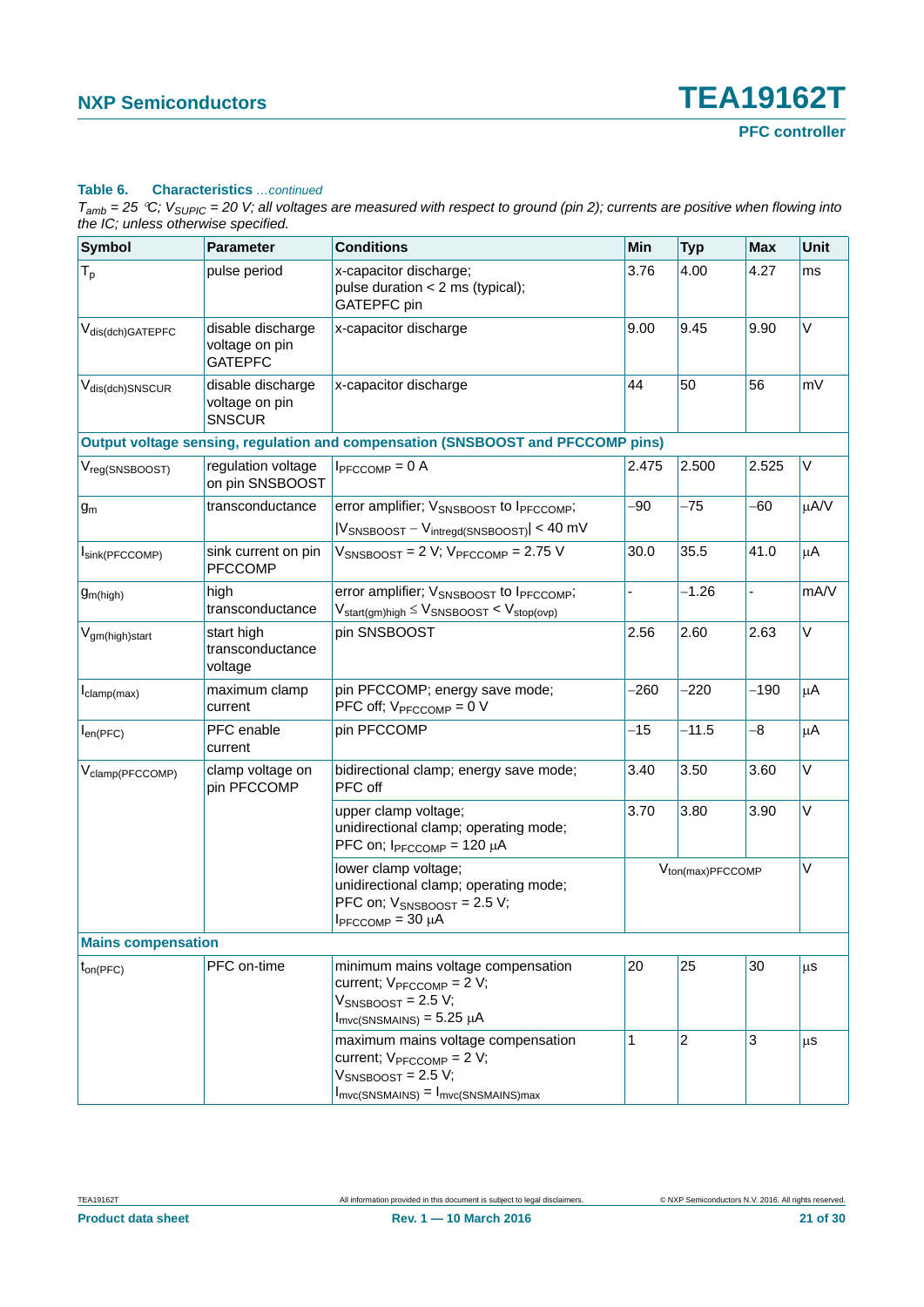#### **Table 6. Characteristics** *…continued*

| <b>Symbol</b>                                   | <b>Parameter</b>                                                              | <b>Conditions</b>                          | Min    | <b>Typ</b> | <b>Max</b> | Unit      |
|-------------------------------------------------|-------------------------------------------------------------------------------|--------------------------------------------|--------|------------|------------|-----------|
| I <sub>mvc(max)</sub> SNSMAINS                  | maximum mains<br>voltage<br>compensation<br>current on pin<br><b>SNSMAINS</b> |                                            | 18     | 20         | 22         | μA        |
| <b>PFC on-timer (PFCCOMP pin)</b>               |                                                                               |                                            |        |            |            |           |
| V <sub>tonzero</sub> (PFCCOMP)                  | zero on-time<br>voltage on pin<br><b>PFCCOMP</b>                              |                                            | 3.40   | 3.50       | 3.60       | $\vee$    |
| V <sub>tonmax</sub> (PFCCOMP)                   | maximum on-time<br>voltage on pin<br><b>PFCCOMP</b>                           |                                            | 1.88   | 1.93       | 1.98       | $\vee$    |
| $f_{sw(PFC)max}$                                | maximum PFC<br>switching<br>frequency                                         |                                            | 120    | 134        | 148        | kHz       |
| $t_{off(PFC)}$ min                              | minimum PFC<br>off-time                                                       |                                            | 1.25   | 1.55       | 1.85       | μS        |
|                                                 | <b>Demagnetization sensing (pin SNSAUX)</b>                                   |                                            |        |            |            |           |
| V <sub>det(demag)</sub> SNSAUX                  | demagnetization<br>detection voltage<br>on pin SNSAUX                         |                                            | $-125$ | $-90$      | $-55$      | mV        |
| $t_{to(demag)}$                                 | demagnetization<br>time-out time                                              |                                            | 37     | 44.5       | 52         | μS        |
| Iprot(SNSAUX)                                   | protection current<br>on pin SNSAUX                                           | pin SNSAUX = open; $V_{SNSAUX}$ = 50 mV    | ä,     | -40        | ä,         | nA        |
| <b>Valley sensing (SNSAUX pin)</b>              |                                                                               |                                            |        |            |            |           |
| $(\Delta V/\Delta t)_{\text{vrec}(\text{min})}$ | minimum valley<br>recognition voltage<br>change with time                     |                                            |        |            | 1.7        | $V/\mu s$ |
| $t_{to(vrec)}$                                  | valley recognition<br>time-out time                                           |                                            | 3.0    | 3.8        | 4.6        | $\mu$ s   |
|                                                 | <b>Output current sensing (SNSCUR pin)</b>                                    |                                            |        |            |            |           |
| $\mathsf{V}_{\mathsf{reg}(\mathsf{oc})}$        | overcurrent<br>regulation voltage                                             | $dV/dt = 0$                                | 0.48   | 0.50       | 0.52       | V         |
| $t_{d$ (swoff)driver                            | driver switch-off<br>delay time                                               | pin GATEPFC                                |        | 80         |            | ns        |
| $t_{\sf{leb}}$                                  | leading edge<br>blanking time                                                 | $V_{SNSCUR} = 0.75 V$                      | 240    | 300        | 360        | ns        |
| Iprot(SNSCUR)                                   | protection current<br>on pin SNSCUR                                           | pin SNSCUR = open                          |        | $-50$      | L,         | nA        |
|                                                 | <b>Output voltage protection sensing (pin SNSBOOST)</b>                       |                                            |        |            |            |           |
| I <sub>pd</sub> (SNSBOOST)                      | pull-down current<br>on pin SNSBOOST                                          | protection active; $V_{SNSBOOST}$ = 1.0 V; | 85     | 100        | 115        | μA        |
|                                                 |                                                                               |                                            |        |            |            |           |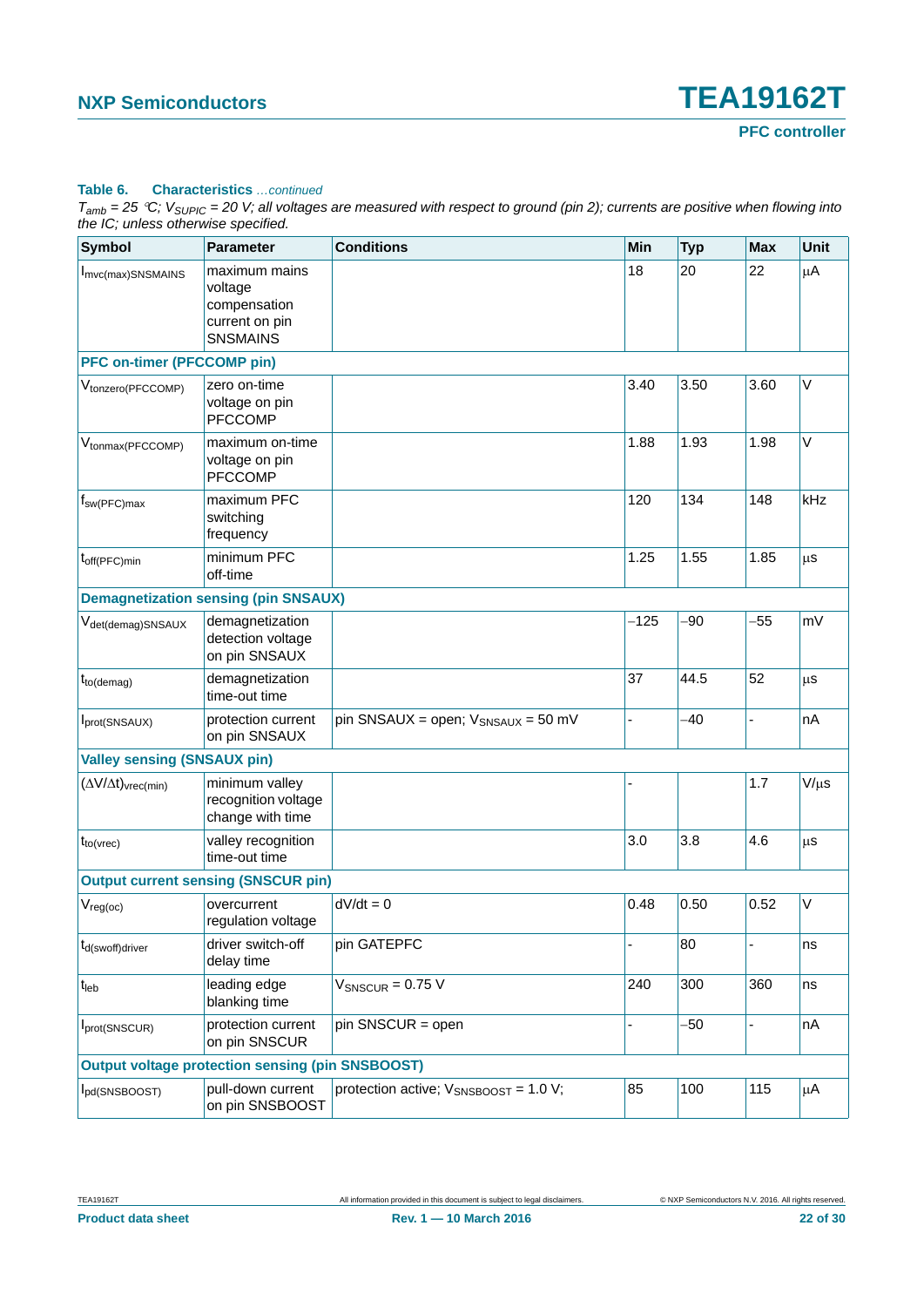#### **Table 6. Characteristics** *…continued*

| <b>Symbol</b>                              | <b>Parameter</b>                                                   | <b>Conditions</b>                                                         | Min    | <b>Typ</b> | <b>Max</b> | Unit    |
|--------------------------------------------|--------------------------------------------------------------------|---------------------------------------------------------------------------|--------|------------|------------|---------|
| $V_{\text{scp}(\text{stop})}$              | stop short-circuit<br>protection voltage                           |                                                                           | 0.35   | 0.40       | 0.45       | V       |
| $V_{\text{scp}(\text{start})}$             | start short-circuit<br>protection voltage                          |                                                                           | 0.45   | 0.50       | 0.55       | V       |
| $t_{d(stat)}$                              | start delay time                                                   | after short-circuit protection removed                                    | 3.30   | 3.62       | 4.00       | ms      |
| I <sub>pu(rst)</sub> SNSBOOST              | reset pull-up<br>current on pin<br><b>SNSBOOST</b>                 | fast latch reset; $V_{SNSBOOST} = 1.5 V$                                  | $-245$ | $-210$     | $-175$     | μA      |
| $V_{pu(rst)$ SNSBOOST                      | reset pull-up<br>voltage on pin<br><b>SNSBOOST</b>                 | fast latch reset                                                          | 1.94   | 2.00       | 2.06       | V       |
| Iprot(SNSBOOST)                            | protection current<br>on open pin<br><b>SNSBOOST</b>               | pin SNSBOOST = open                                                       |        | 35         |            | nA      |
| $V_{ovp(\text{stop})}$                     | stop overvoltage<br>protection voltage                             |                                                                           | 2.59   | 2.63       | 2.67       | V       |
| $V_{ovp(start)}$                           | start overvoltage<br>protection voltage                            |                                                                           | 2.47   | 2.53       | 2.59       | $\vee$  |
| $V_{\text{hys}(\text{ovp})}$               | overvoltage<br>protection<br>hysteresis voltage<br>on pin SNSBOOST | $V_{stop(ovp)} - V_{start(ovp)}$                                          | 0.07   | 0.10       | 0.13       | V       |
| <b>Soft start (pin SNSCUR)</b>             |                                                                    |                                                                           |        |            |            |         |
| $t_{start(soft)}$                          | soft start time                                                    |                                                                           | 3.30   | 3.62       | 4.00       | ms      |
| $V_{\text{start}(\text{soft})\text{init}}$ | initial soft start<br>voltage                                      |                                                                           | 100    | 125        | 155        | mV      |
|                                            | <b>Soft stop (pins SNSBOOST and PFCCOMP)</b>                       |                                                                           |        |            |            |         |
| $V_{\text{det}(L)$ SNSBOOST                | LOW-level<br>detection voltage<br>on pin SNSBOOST                  | soft stop                                                                 | 2.74   | 2.80       | 2.86       | V       |
| V <sub>det(H)</sub> SNSBOOST               | <b>HIGH-level</b><br>detection voltage<br>on pin SNSBOOST          | soft stop                                                                 | 3.17   | 3.23       | 3.29       | V       |
| $I_{\text{ch}(\text{stop})$ soft           | soft stop charge<br>current                                        | pin PFCCOMP                                                               | -36    | $-32$      | $-28$      | μA      |
| $t_{d(ovp)}$                               | overvoltage<br>protection delay<br>time                            | pin SNSBOOST                                                              | 80     | 100        | 120        | μS      |
|                                            | <b>External and internal overtemperature measurement</b>           |                                                                           |        |            |            |         |
| $I_{en(NTC)}$                              | NTC enable<br>current                                              | pin SNSMAINS; NTC measurement;<br>mains measurement period; falling slope | 2.0    | 2.5        | 3.0        | $\mu$ A |
| I <sub>O</sub> (SNSMAINS)                  | output current on<br>pin SNSMAINS                                  |                                                                           | $-214$ | -200       | $-186$     | μA      |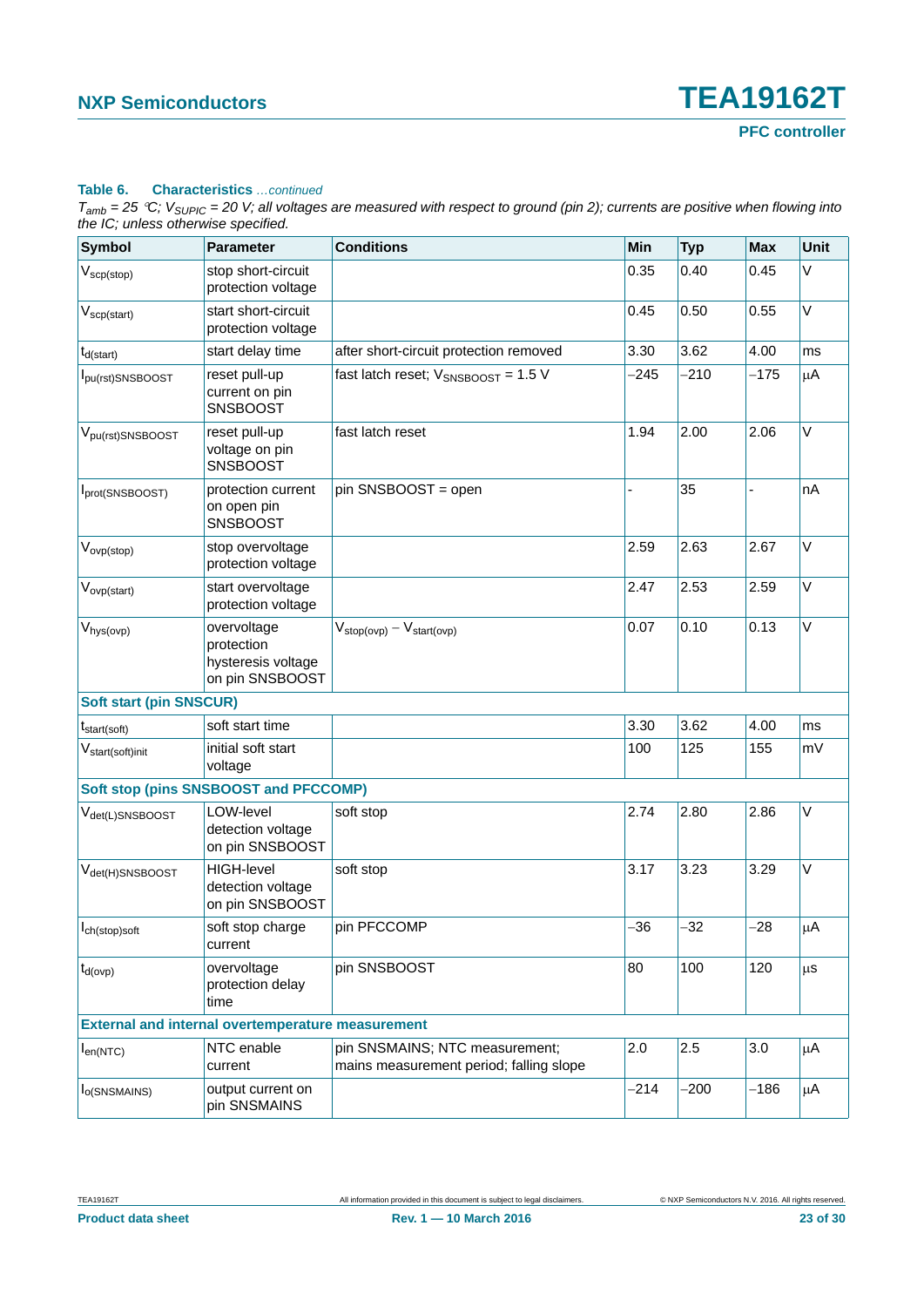#### **Table 6. Characteristics** *…continued*

| Symbol                     | <b>Parameter</b>                     | <b>Conditions</b>                        | Min  | <b>Typ</b> | $ $ Max | <b>Unit</b> |
|----------------------------|--------------------------------------|------------------------------------------|------|------------|---------|-------------|
| $t_{\text{det}(NTC)max}$   | maximum NTC<br>detection time        |                                          | 0.92 | 1.00       | 1.08    | ms          |
| V <sub>det(SNSMAINS)</sub> | detection voltage<br>on pin SNSMAINS | NTC measurement; $I_{SNSMAINS}$ = -200 A | 1.95 | 2.00       | 2.05    | ν           |
| pl(IC)                     | IC protection level<br>temperature   |                                          | 130  | 150        | 160     | ℃           |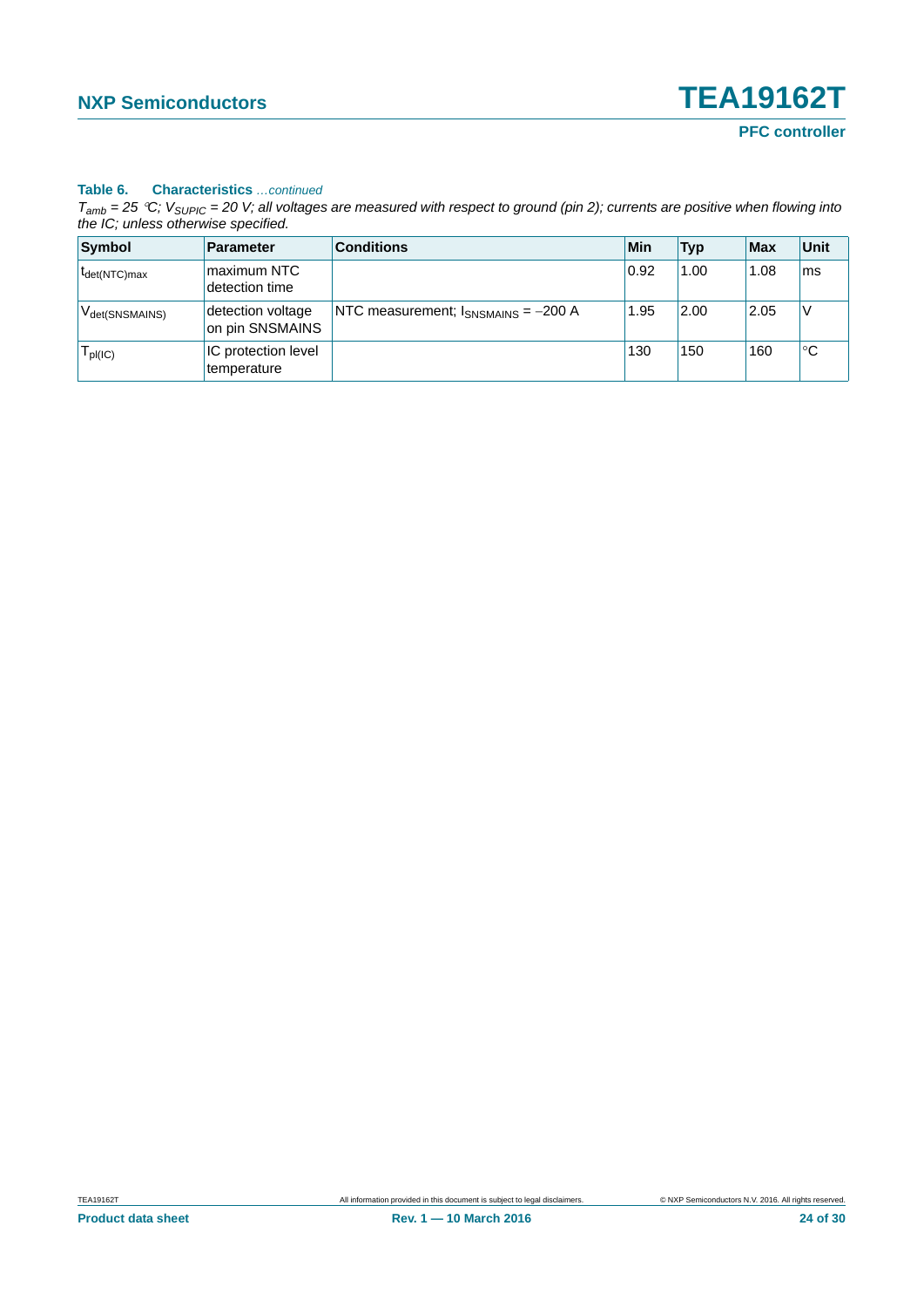## <span id="page-24-1"></span>**11. Application information**

Capacitor C<sub>SUPIC</sub> filters the IC supply voltage, which must be supplied externally. Sense resistor R<sub>sense</sub> converts the current through the MOSFET M1 to a voltage on the SNSCUR pin. The R<sub>sense</sub> value determines the maximum primary peak current in MOSFET M1.

To limit the current into the SNSCUR pin due to negative voltage spikes across the sense resistor, resistor R<sub>SNSCUR</sub> is added.

To protect the IC from damage during lightning events, resistor  $R_{\text{aux}}$  is added.

<span id="page-24-0"></span>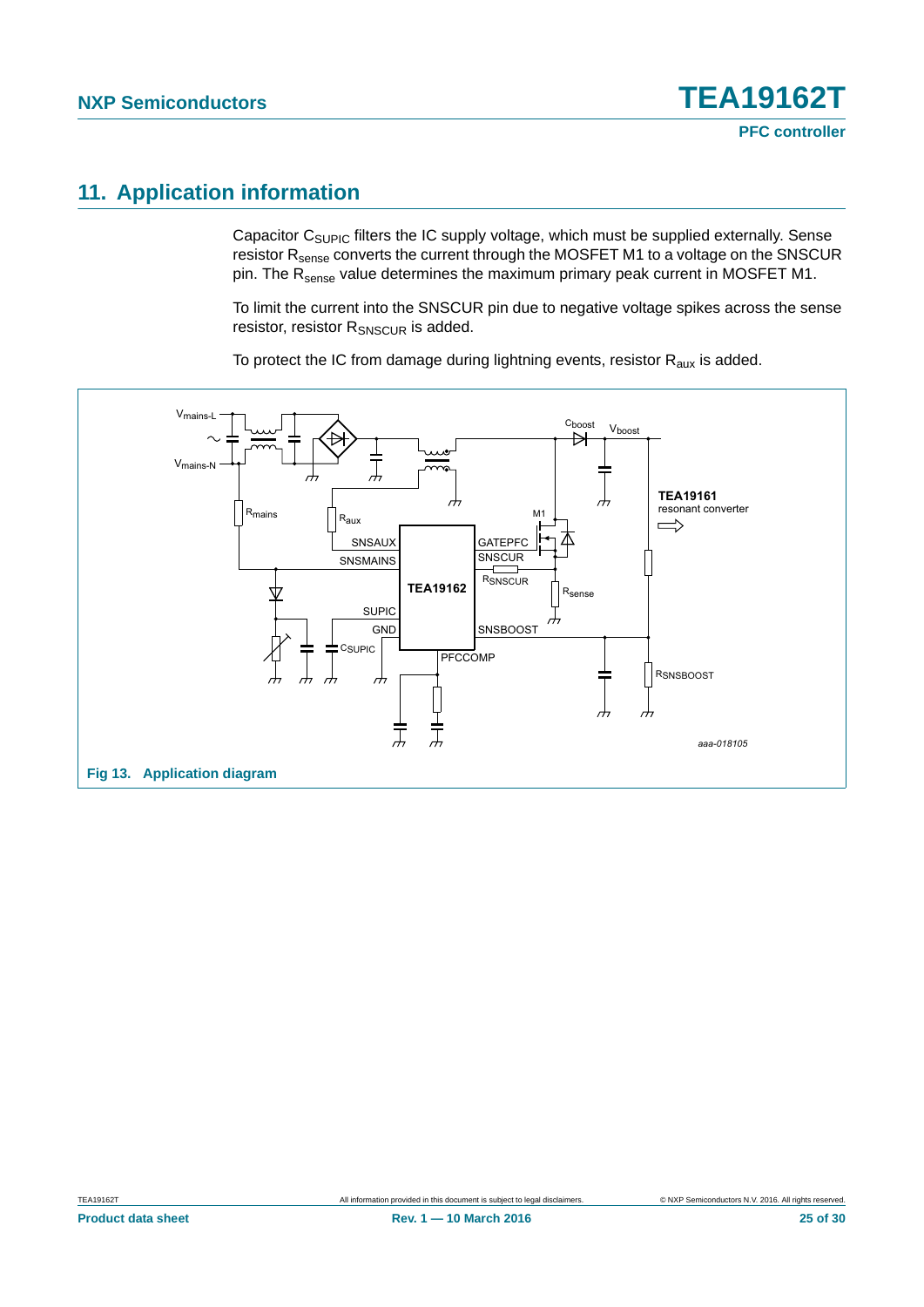## <span id="page-25-0"></span>**12. Package outline**



**Fig 14. Package outline SOT096-1 (SO8)**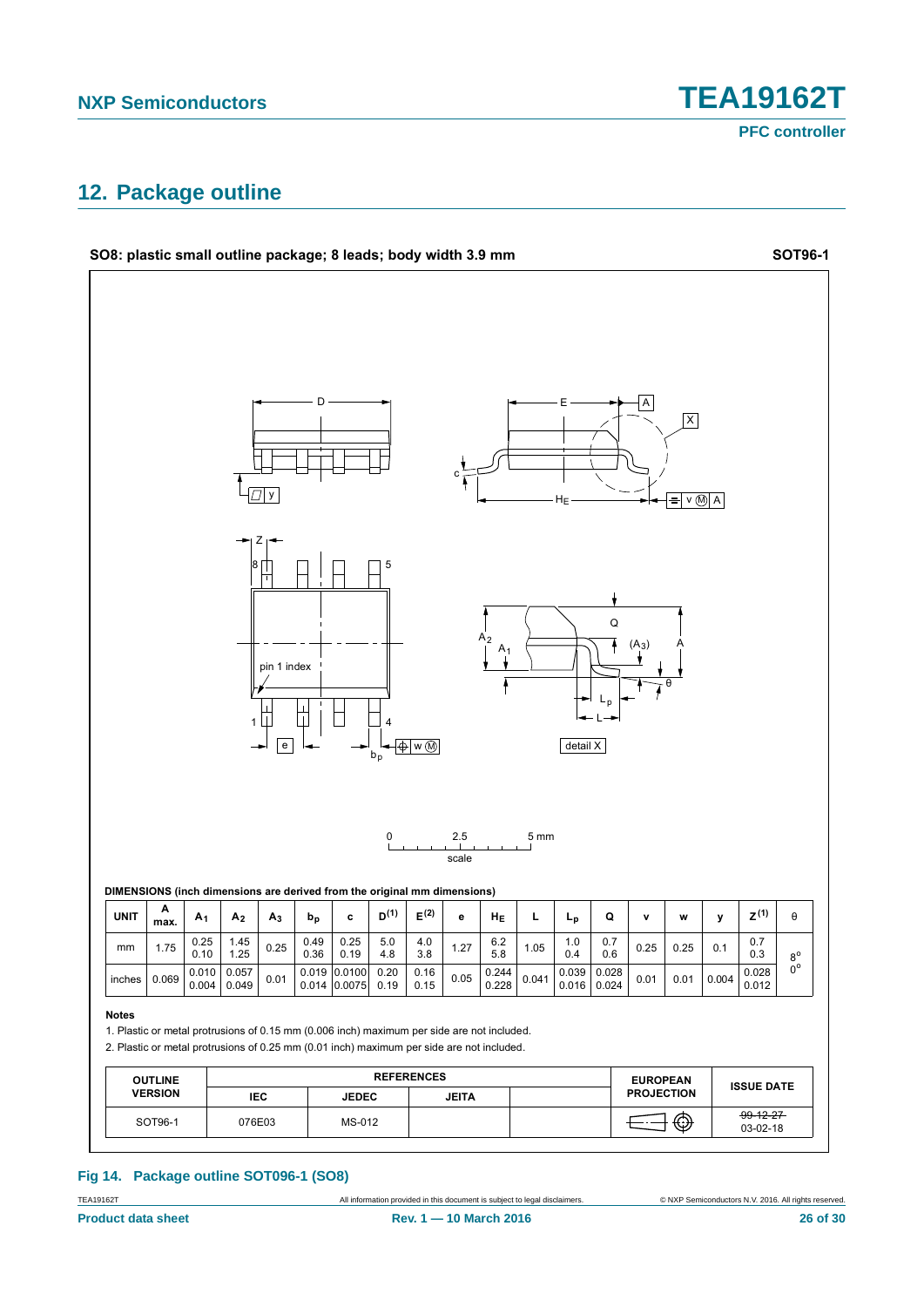## <span id="page-26-0"></span>**13. Revision history**

| Table 7.<br><b>Revision history</b> |              |                    |               |                   |
|-------------------------------------|--------------|--------------------|---------------|-------------------|
| Document <b>ID</b>                  | Release date | Data sheet status  | Change notice | <b>Supersedes</b> |
| TEA19162T v.1                       | 20160310     | Product data sheet |               |                   |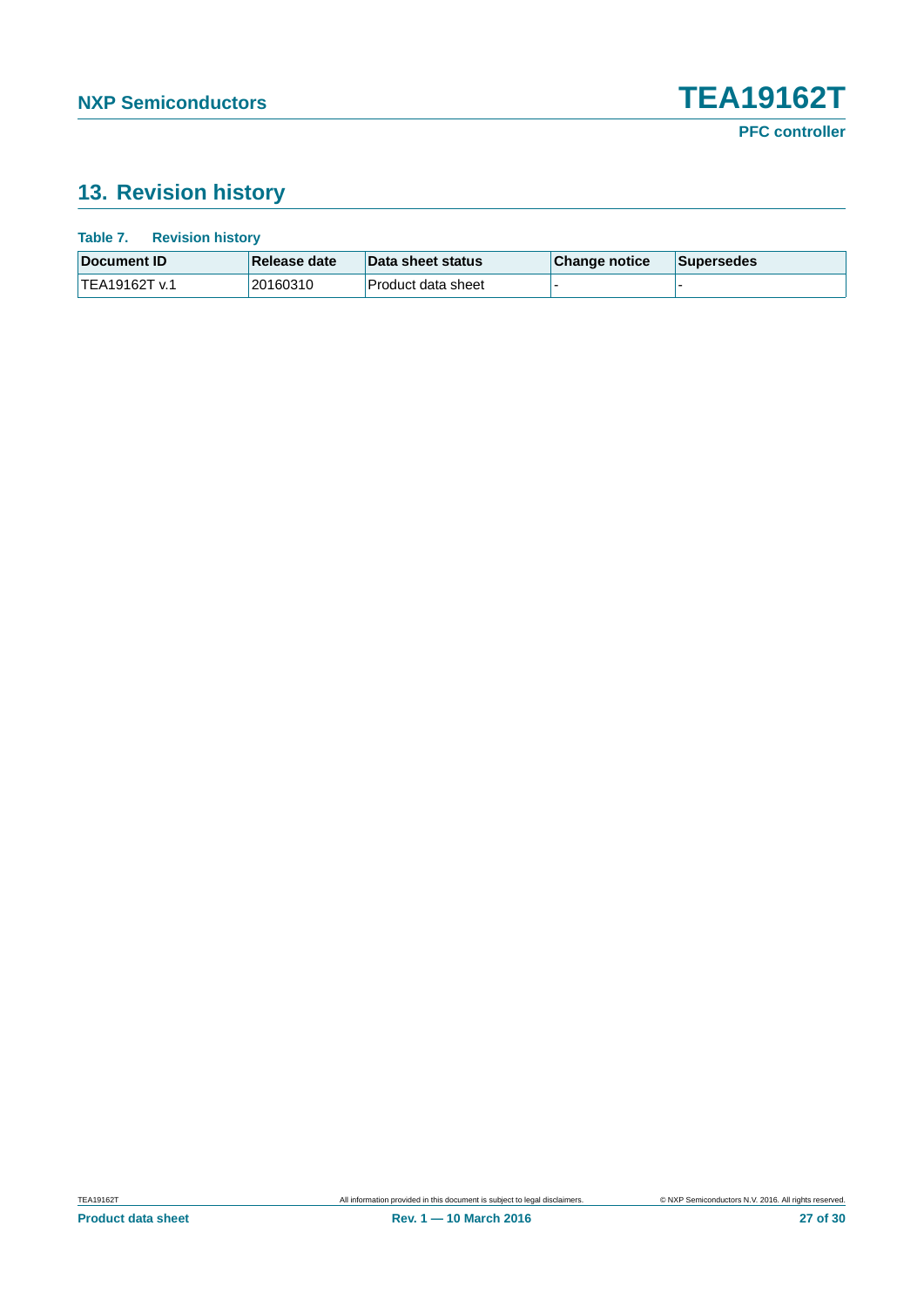## <span id="page-27-3"></span>**14. Legal information**

#### <span id="page-27-4"></span>**14.1 Data sheet status**

| Document status[1][2]          | <b>Product status</b> <sup>[3]</sup> | <b>Definition</b>                                                                     |
|--------------------------------|--------------------------------------|---------------------------------------------------------------------------------------|
| Objective [short] data sheet   | Development                          | This document contains data from the objective specification for product development. |
| Preliminary [short] data sheet | Qualification                        | This document contains data from the preliminary specification.                       |
| Product [short] data sheet     | Production                           | This document contains the product specification.                                     |

<span id="page-27-0"></span>[1] Please consult the most recently issued document before initiating or completing a design.

<span id="page-27-1"></span>[2] The term 'short data sheet' is explained in section "Definitions".

<span id="page-27-2"></span>[3] The product status of device(s) described in this document may have changed since this document was published and may differ in case of multiple devices. The latest product status<br>information is available on the Intern

#### <span id="page-27-5"></span>**14.2 Definitions**

**Draft —** The document is a draft version only. The content is still under internal review and subject to formal approval, which may result in modifications or additions. NXP Semiconductors does not give any representations or warranties as to the accuracy or completeness of information included herein and shall have no liability for the consequences of use of such information.

**Short data sheet —** A short data sheet is an extract from a full data sheet with the same product type number(s) and title. A short data sheet is intended for quick reference only and should not be relied upon to contain detailed and full information. For detailed and full information see the relevant full data sheet, which is available on request via the local NXP Semiconductors sales office. In case of any inconsistency or conflict with the short data sheet, the full data sheet shall prevail.

**Product specification —** The information and data provided in a Product data sheet shall define the specification of the product as agreed between NXP Semiconductors and its customer, unless NXP Semiconductors and customer have explicitly agreed otherwise in writing. In no event however, shall an agreement be valid in which the NXP Semiconductors product is deemed to offer functions and qualities beyond those described in the Product data sheet.

#### <span id="page-27-6"></span>**14.3 Disclaimers**

**Limited warranty and liability —** Information in this document is believed to be accurate and reliable. However, NXP Semiconductors does not give any representations or warranties, expressed or implied, as to the accuracy or completeness of such information and shall have no liability for the consequences of use of such information. NXP Semiconductors takes no responsibility for the content in this document if provided by an information source outside of NXP Semiconductors.

In no event shall NXP Semiconductors be liable for any indirect, incidental, punitive, special or consequential damages (including - without limitation - lost profits, lost savings, business interruption, costs related to the removal or replacement of any products or rework charges) whether or not such damages are based on tort (including negligence), warranty, breach of contract or any other legal theory.

Notwithstanding any damages that customer might incur for any reason whatsoever, NXP Semiconductors' aggregate and cumulative liability towards customer for the products described herein shall be limited in accordance with the *Terms and conditions of commercial sale* of NXP Semiconductors.

**Right to make changes —** NXP Semiconductors reserves the right to make changes to information published in this document, including without limitation specifications and product descriptions, at any time and without notice. This document supersedes and replaces all information supplied prior to the publication hereof.

**Suitability for use —** NXP Semiconductors products are not designed, authorized or warranted to be suitable for use in life support, life-critical or safety-critical systems or equipment, nor in applications where failure or malfunction of an NXP Semiconductors product can reasonably be expected to result in personal injury, death or severe property or environmental damage. NXP Semiconductors and its suppliers accept no liability for inclusion and/or use of NXP Semiconductors products in such equipment or applications and therefore such inclusion and/or use is at the customer's own risk.

**Applications —** Applications that are described herein for any of these products are for illustrative purposes only. NXP Semiconductors makes no representation or warranty that such applications will be suitable for the specified use without further testing or modification.

Customers are responsible for the design and operation of their applications and products using NXP Semiconductors products, and NXP Semiconductors accepts no liability for any assistance with applications or customer product design. It is customer's sole responsibility to determine whether the NXP Semiconductors product is suitable and fit for the customer's applications and products planned, as well as for the planned application and use of customer's third party customer(s). Customers should provide appropriate design and operating safeguards to minimize the risks associated with their applications and products.

NXP Semiconductors does not accept any liability related to any default, damage, costs or problem which is based on any weakness or default in the customer's applications or products, or the application or use by customer's third party customer(s). Customer is responsible for doing all necessary testing for the customer's applications and products using NXP Semiconductors products in order to avoid a default of the applications and the products or of the application or use by customer's third party customer(s). NXP does not accept any liability in this respect.

**Limiting values —** Stress above one or more limiting values (as defined in the Absolute Maximum Ratings System of IEC 60134) will cause permanent damage to the device. Limiting values are stress ratings only and (proper) operation of the device at these or any other conditions above those given in the Recommended operating conditions section (if present) or the Characteristics sections of this document is not warranted. Constant or repeated exposure to limiting values will permanently and irreversibly affect the quality and reliability of the device.

**Terms and conditions of commercial sale —** NXP Semiconductors products are sold subject to the general terms and conditions of commercial sale, as published at<http://www.nxp.com/profile/terms>, unless otherwise agreed in a valid written individual agreement. In case an individual agreement is concluded only the terms and conditions of the respective agreement shall apply. NXP Semiconductors hereby expressly objects to applying the customer's general terms and conditions with regard to the purchase of NXP Semiconductors products by customer.

**No offer to sell or license —** Nothing in this document may be interpreted or construed as an offer to sell products that is open for acceptance or the grant, conveyance or implication of any license under any copyrights, patents or other industrial or intellectual property rights.

TEA19162T All information provided in this document is subject to legal disclaimers. © NXP Semiconductors N.V. 2016. All rights reserved.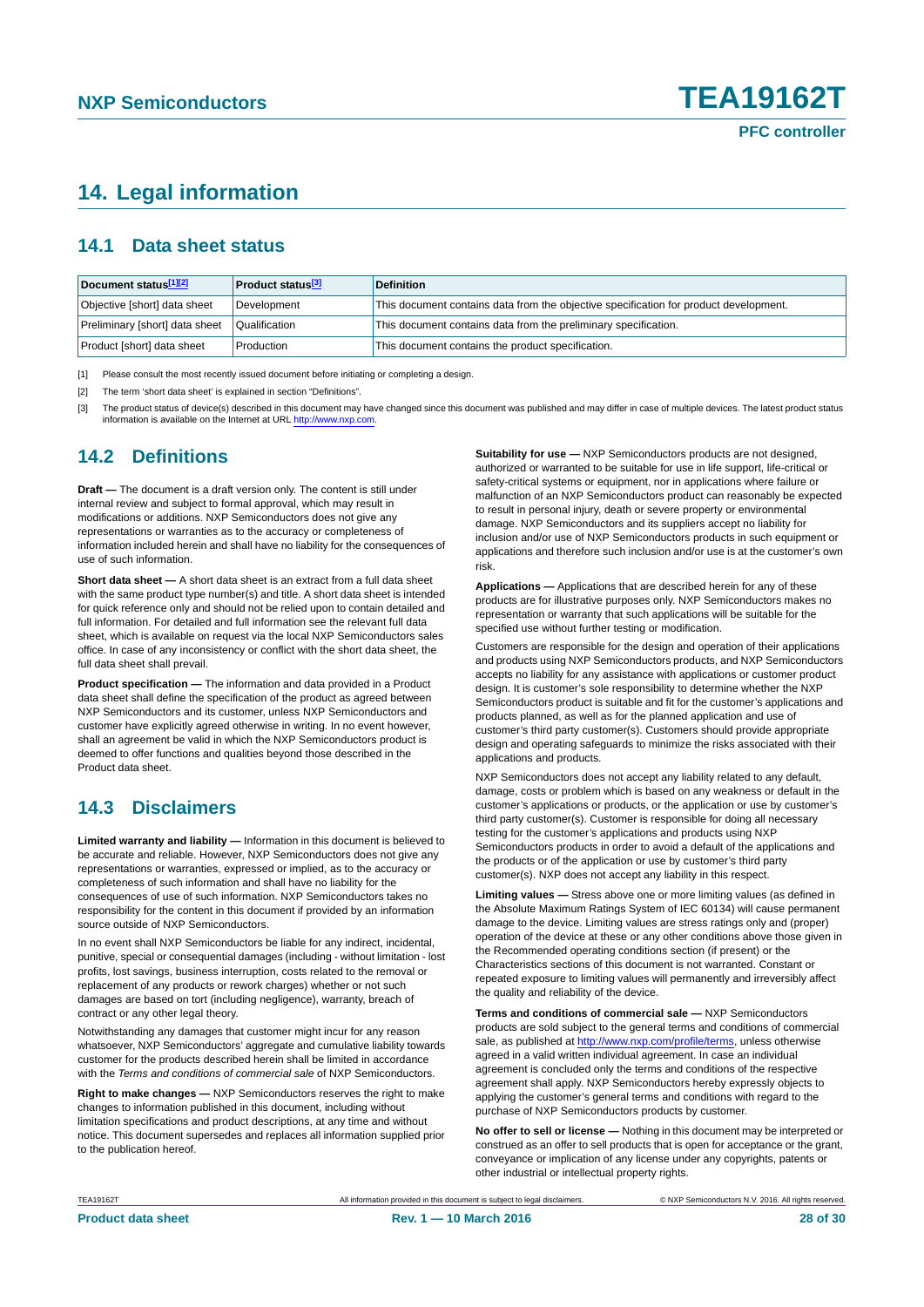#### **PFC controller**

**Export control —** This document as well as the item(s) described herein may be subject to export control regulations. Export might require a prior authorization from competent authorities.

**Non-automotive qualified products —** Unless this data sheet expressly states that this specific NXP Semiconductors product is automotive qualified, the product is not suitable for automotive use. It is neither qualified nor tested in accordance with automotive testing or application requirements. NXP Semiconductors accepts no liability for inclusion and/or use of non-automotive qualified products in automotive equipment or applications.

In the event that customer uses the product for design-in and use in automotive applications to automotive specifications and standards, customer (a) shall use the product without NXP Semiconductors' warranty of the product for such automotive applications, use and specifications, and (b) whenever customer uses the product for automotive applications beyond NXP Semiconductors' specifications such use shall be solely at customer's

own risk, and (c) customer fully indemnifies NXP Semiconductors for any liability, damages or failed product claims resulting from customer design and use of the product for automotive applications beyond NXP Semiconductors' standard warranty and NXP Semiconductors' product specifications.

**Translations —** A non-English (translated) version of a document is for reference only. The English version shall prevail in case of any discrepancy between the translated and English versions.

#### <span id="page-28-0"></span>**14.4 Trademarks**

Notice: All referenced brands, product names, service names and trademarks are the property of their respective owners.

**GreenChip —** is a trademark of NXP B.V.

## <span id="page-28-1"></span>**15. Contact information**

For more information, please visit: **http://www.nxp.com**

For sales office addresses, please send an email to: **salesaddresses@nxp.com**